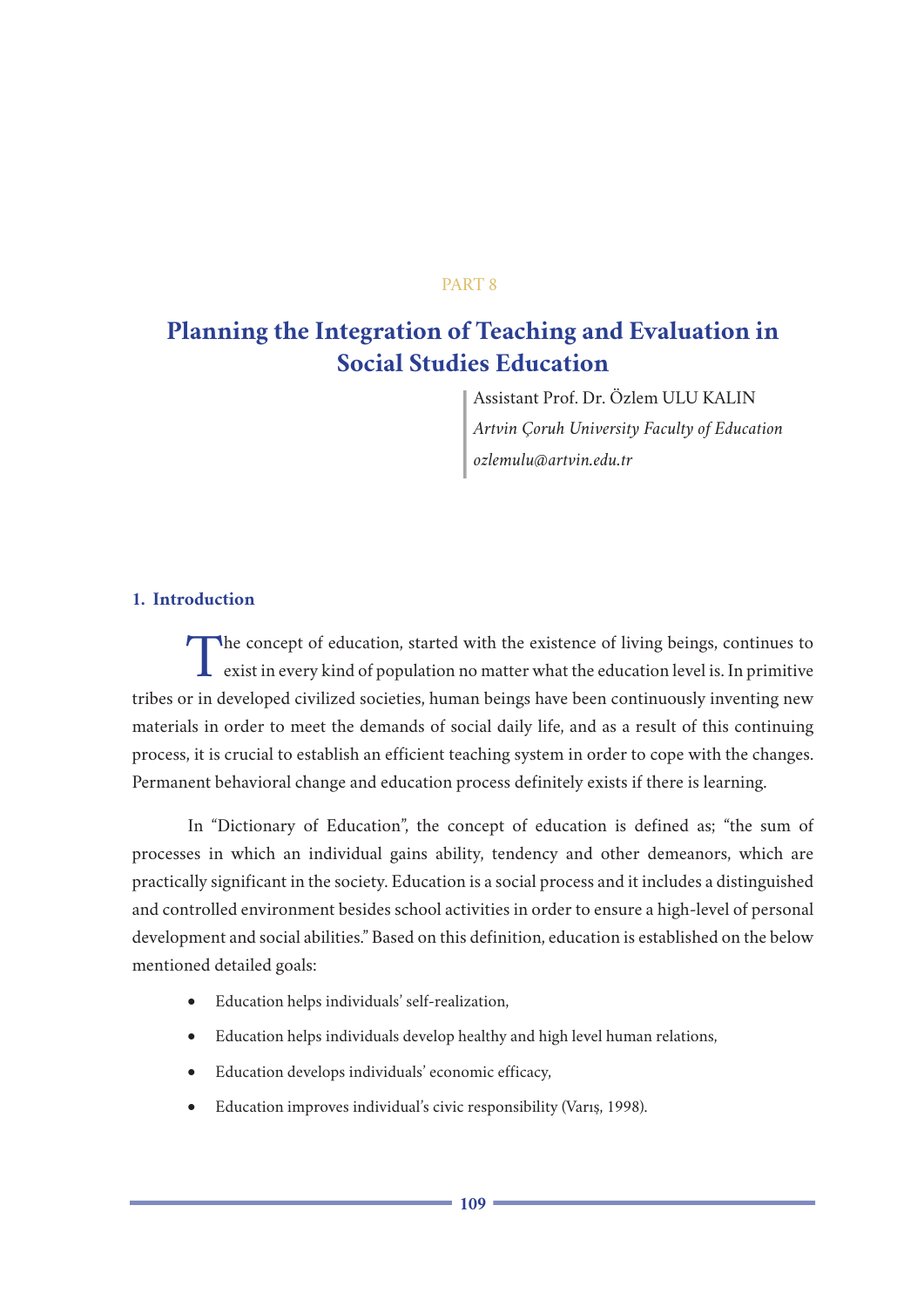Education is a process aiming at changing behaviors of individuals in a specific, desired way and it can be said that it is a service for individuals (Sever, 2015).

There are two types of education; formal education which is planned and purposeful and informal education which is unplanned and doesn't have a specific purpose. There are two types of formal education which are organized and mass education. Organized education is the type of education in schools; it is gradual and based on the basic goals of National Education. On the other hand, there isn't a specific level or precondition in mass education and the goals of individuals are significant.

The goal of organized education is to raise efficient and valuable human power in a country. Every state determines specific goals that will serve its purpose and prepares curriculums in line with these purposes. These curriculums are the practices in schools for this aim. All of the subjects in education programs include different numbers of learning environments and acquisitions.

Education process starts in a family and continues until the end of life. One of the most significant stages of this process is family and another one is school. Children socialize in schools (Şimşek, 2016). There is primary school, secondary school and high school respectively. Citizenship education is included firstly in the lesson named 'Introduction to Science'. But the class that has a direct goal about raising citizenship awareness through education is Social Studies.

## 1.1. **Nature of Social Studies**

The basic function of educational institutions is to give necessary information and improve the ability and values in them in order to enable students become efficient and fruitful citizens in the world of 21st century. A significant amount of these information, ability and values are attempted to be given in schools through Social Studies classes (Kılıçoğlu, 2009).

There are various definitions of the concept of Social Studies (Akdağ, 2009; Barr, Barth and Shermis, 1978; Barth, 1991; Çatak, 2016; Garcia and Michaelis, 2001; Köstüklü, 2001; Safran, 2008; Sönmez, 1998). But the basic definition that is accepted by Social Studies educators is mentioned below:

"Social Studies is a field of study which is made of an interdisciplinary combination of art, literature and Social Studies in order to provide citizenship competence. In the school program, Social Studies ensures a systematic and coordinative field of study which is made of the related parts of anthropology, archeology, economy, geography, history, law, philosophy, political sciences, psychology, religion, sociology, art, literature mathematics and physical sciences.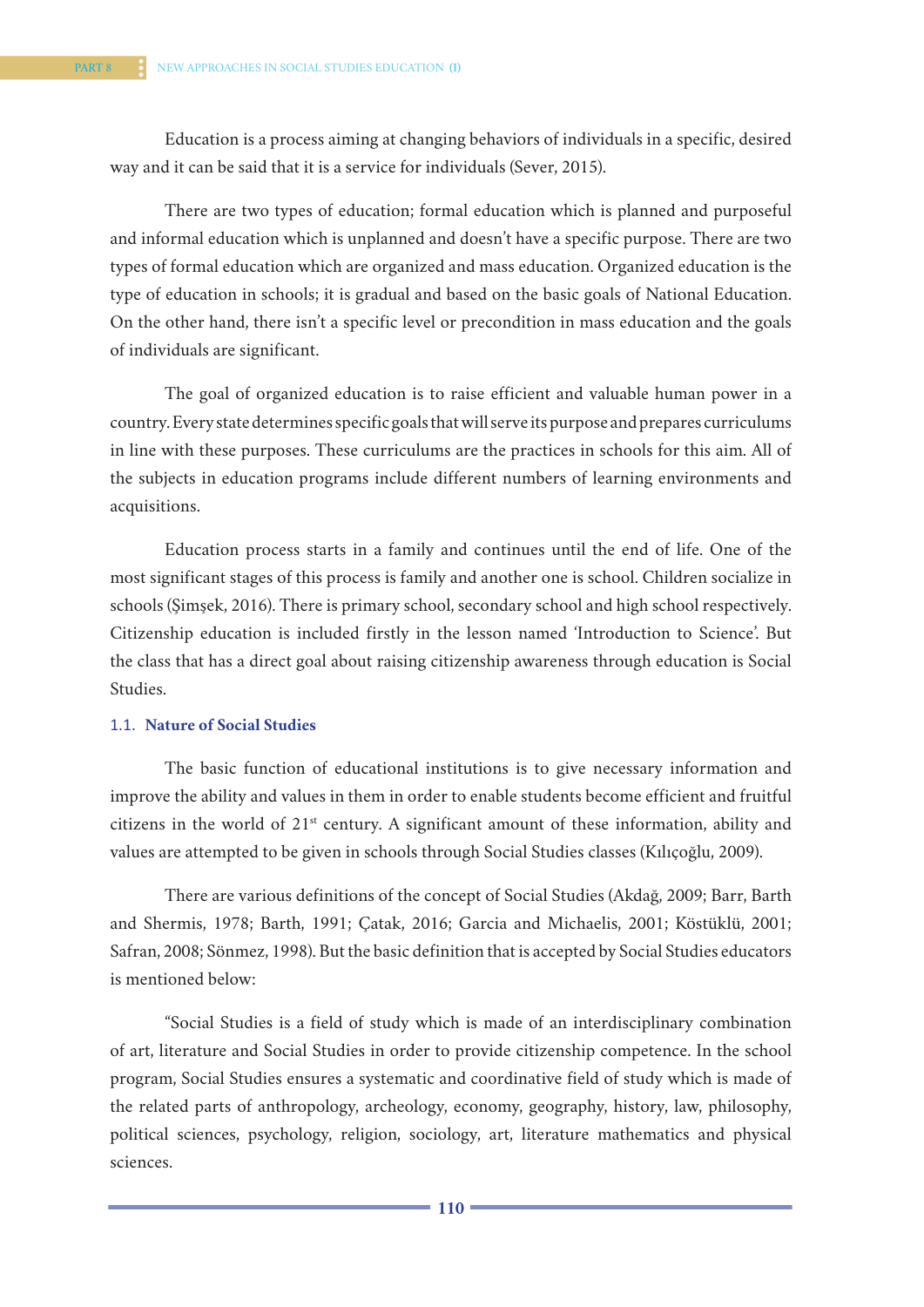The basic goal of Social Studies is to help young individuals in the process of giving reasonable and knowledge-based decisions as the citizens of democratic societies which are made of socially and culturally different people living in a global world (NCSS, 1993).

Social Studies puts human beings in the center and help children acquire information, completely comprehend learning processes and become active citizens (Zarrillo, 2000/2012).

The lesson of Social Studies focuses on analyzing human and society and the relation between them in the frame of environment. It increases the knowledge about human-society relations and experiences about these two and it sets and environment for individuals in order to explore their values and thoughts (Kabapınar, 2016).

Social Studies lesson aims at enabling students accommodate themselves to the societies they live in as citizens who adopted democratic values; additionally, it focuses on providing experiences in order to enable these students put their knowledge into practice (Ulu Kalın and Aydemir, 2016).

#### 1.2. **History of Social Studies Education**

It is known that Social Studies tradition started in Turkey at the second half of 19th century. According to the Statute on General Education in Sultan Aziz period in 1869, social fields in Ottoman Junior High Schools were separated to different lessons as "*General History", "Ottoman history"* and *"Geography*". In 1986, in an education conference in America, administration department combined the topics of history and economy and named it "*Social Studies*"; after this, in the period of Sultan 2nd Abdülhamit in 1904, "*Brief Ottoman History*" lesson was included in the curriculum of secondary schools.

As a name of a lesson, the concept of "Social Studies" was firstly used in 1916 in America. In 1921, establishment of National Council for the Social Studies by America accelerated the process of the use of this concept.

In the history of Turkish Republic, the lessons of "Country Studies" (Malumat-ı Vataniye) started to be taught in schools in 1924. Two years after that, Country Studies lesson was combined with the lesson "Morality Conversation" and named "Nation Studies". In the primary school draft prepared in 1962, History, Geography and Citizenship lessons were combined under the name of "Society and Country Research".

The adventure started in the second half of 19<sup>th</sup> century was included in the curriculum as "Social Studies" lesson in 1968. But 12 March memorandum occurred in 1971 and 12 September Military Coup occurred in 1980 changed the mentality about nation-state; in 1985, Social Studies lesson was removed and "National History" and "National Geography" lessons were included in the new curriculum.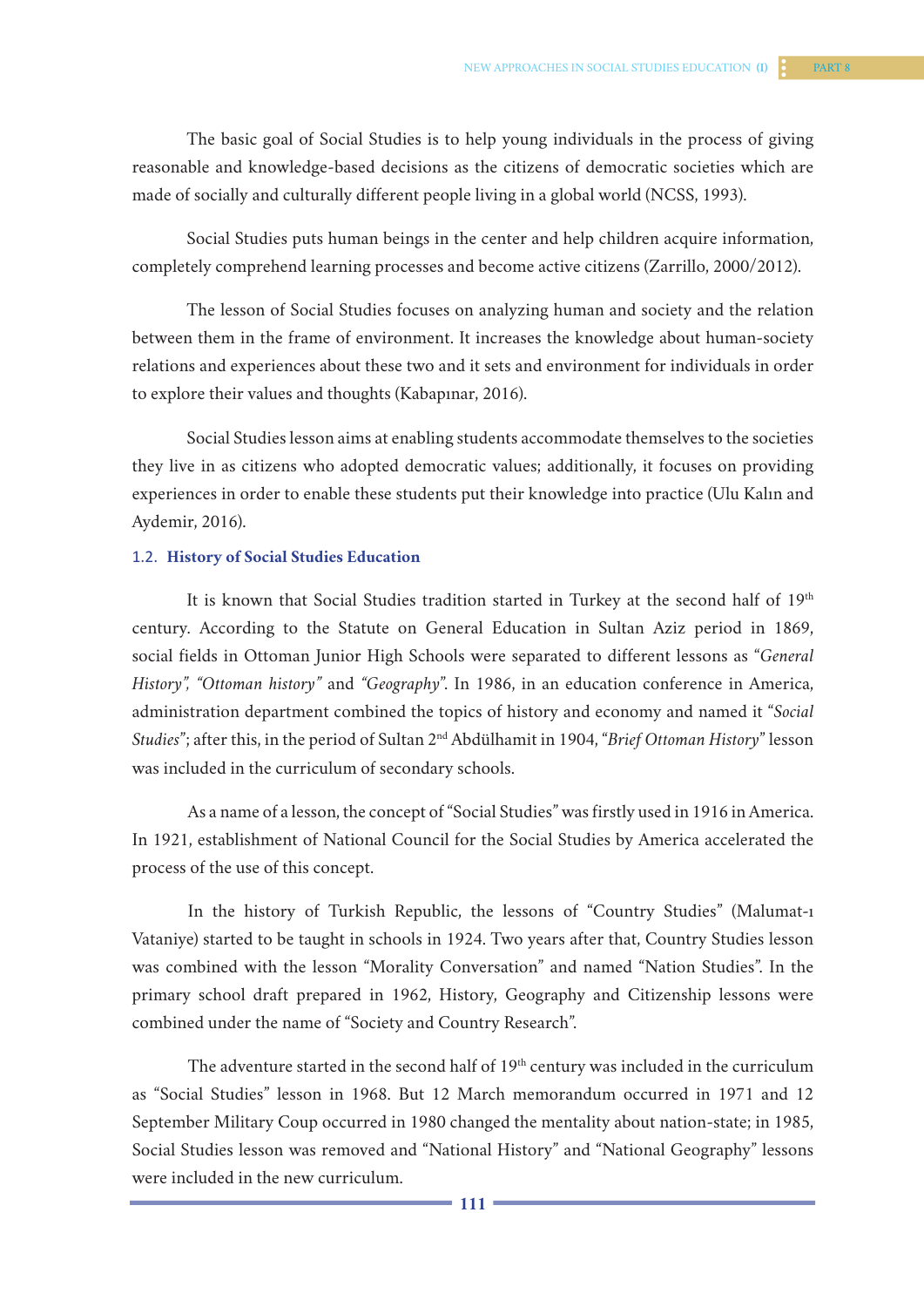Social Studies lesson was included again in the curriculum in 1998, when primary education was accepted to be compulsory. The lesson was taught through constructivist education model gradually in 2005. In 2012, compulsory education model was implemented through 4+4+4 model and with this model, Social Studies lesson was relatively a more significant class. With this system, "Human rights, Citizenship and Democracy" lesson was compulsory in 4th grade while elective courses such as "Folk Culture", "Media Literacy", "Law and Justice" and "Thinking Education" were included in secondary school curriculum (İnan, 2014).

### 1.3. **Social Studies Education in Different Countries**

4th, 5th, 6th and 7th grade Social Studies Curriculum, which can be seen in the internet page of Ministry of Education, Head Council of Education and Morality, is prepared with a constructivist understanding and changes that are necessary in today's education system are completed. In this section of the study, information about the goal of Social Studies in some countries around the world will be presented.

While in some countries such as Greece, New Zealand, Singapore, Pakistani, Norway, Canada, Jamaica, Sweden, England, Republic of South Africa, Finland, Czech Republic United States and Germany, constructivist understanding and student centered education is practiced in teaching Social Studies, in some other countries (Egypt), teacher centered approach is practiced. In addition to these approaches, in some countries (Iran) behaviorist approach is used and in some others individual differences are ignored (Japan) (Öztürk and Deveci, 2011).

Social Studies education was firstly constructed when there were various problems in United States at the beginning of 20<sup>th</sup> century, resulting from significant social transformation in the fields of culture and economy. The aim was to find solutions to the significant problems of that time (Merey, Karatekin and Kuş, 2012).

When the development process of Social Studies lesson in Germany is analyzed, it can be seen that there is a parallelism between the process and the country's geography, history and socio-political development. The goal of Social Studies education in Germany is to prepare students for social and political life and raise them as responsible individuals who internalize democracy and turn this belief into practice (Kaya, 2011). In Germany, Social Studies lesson includes the topics of history, geography and politics. In 5<sup>th</sup> grade, there are 3 hours Social Studies classes, in  $6<sup>th</sup>$  grade there are 3 hours classes, in  $7<sup>th</sup>$  grade 3 hours, in  $8<sup>th</sup>$  grade, there are 3 hours, in  $9<sup>th</sup>$  grade there are 4 hours and in the  $10<sup>th</sup>$  grade there are 3 hours of Social Studies classes including history, geography and politics issues per week (Aytaçlı, 2015).

In Finland, Social Studies education starts in  $7<sup>th</sup>$  grade and continues until the  $12<sup>th</sup>$ grade. In 7<sup>th</sup>, 8<sup>th</sup> and 9<sup>th</sup> grades, Social Studies education includes basic information about social structure and functioning and the ways through which the citizens affect social structure are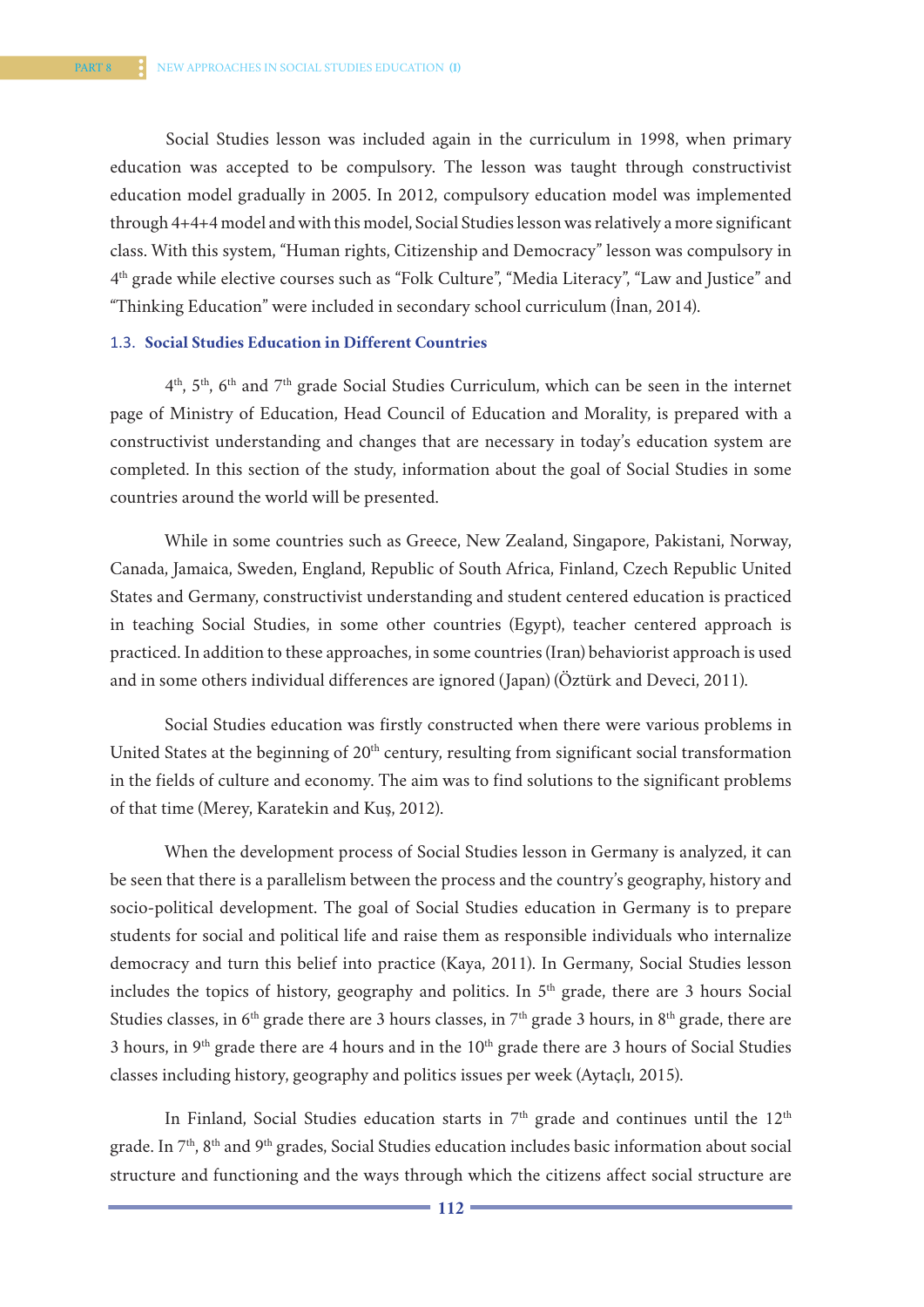taught. Besides that, the other goals are to encourage students while educating them, to raise them as conformist, responsible, independent, productive, communicative and peaceful citizens. The goal of secondary education Social Studies program including 10<sup>th</sup>, 11<sup>th</sup> and 12<sup>th</sup> grades is to ensure students become efficient and critical thinkers and prepare them for participating in social activities while reading current matters correctly (Kop, 2011).

Swedish society, which has a multicultural structure, contains different ethnic and socio-cultural structure. Social Studies Curriculum is framed with an understanding of creating knowledge in a democratic, multicultural society about national and global issues (Aktin, 2011).

In Japan, which reached high standards in education and has become the world star in technology, Social Studies lesson is in each grade starting from the 3<sup>rd</sup> grade until high school. The goal of the lesson is to ensure students have the ability to benefit from different point of views about social phenomenon and build a thinking style based on these different viewpoints. On the other hand, deepening the love of nation and history, and raising students who aim at creating and protecting a democratic and peaceful nation are the main goals (Şahin, 2011).

In Canada, one of the most developed countries in the world, there is a federal administration and there isn't a single national education policy. There is a different education system in each state; but in the section of *Cultural Citizenship* in Social Studies curriculum, "Canadian Identity" is the main focus (Tuncel and Güngör, 2011).

Social Studies lesson, whose main goal is to raise effective citizens, starts in Australia in nursery class; in the  $1<sup>st</sup>$  and  $2<sup>nd</sup>$  grades, the lesson is included in geography and history classes while in  $3^{rd}$ ,  $4^{th}$ ,  $5^{th}$ ,  $6^{th}$  and  $7^{th}$  grades, Citizenship and Nationality lessons are added to the curriculum (Turgut Kahyaoğlu, 2015).

The issue of whether or not the goals of Social Studies education are reached is the topic of another study. But the answer of the very same question in Turkey is the main topic of this study.

#### 1.4. **Changes in Social Studies Curriculum**

Content of Social Studies education program is created after a careful process of choosing what is significantly related with Social Studies among the information produced by different disciplines. The basic disciplines included in Social Studies are history, anthropology, geography, archeology, sociology, psychology, philosophy, economy, law, politics, education and religion. The domains of Social Studies education are environment education, democracy education, cultural heritage education, citizenship and human rights education, media literacy and current matters education, values education, disaster and earthquake education and aesthetics education (Koçoğlu, 2015).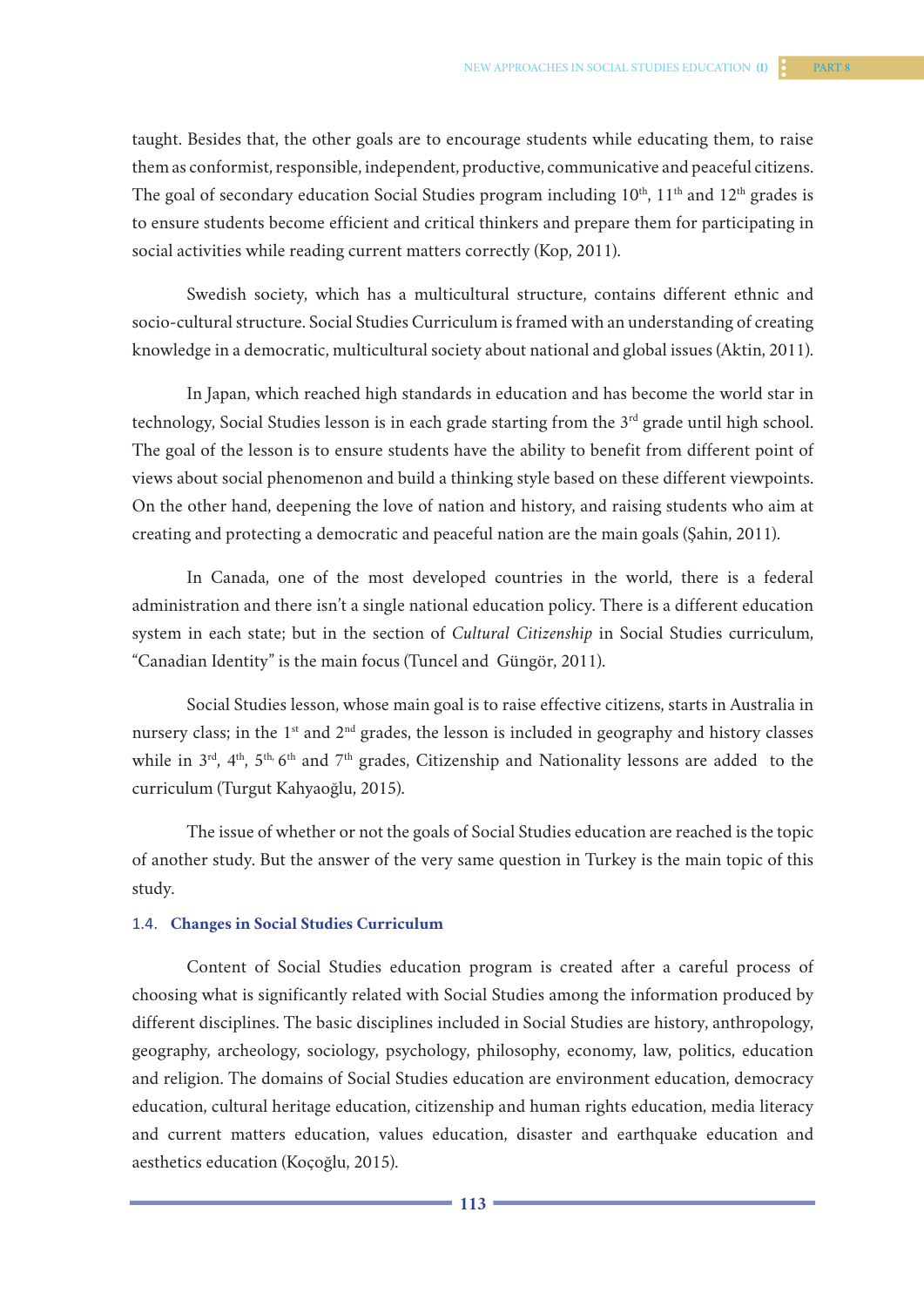In the Social Studies curriculum, published by Turkish Republic, Directorate of National Education (2017), Social Studies is defined as "the class is based on the understanding of mass education and Social Studies are simplified for pedagogical reasons" (http://mufredat.meb.gov. tr/ProgramDetay.aspx?PID=71).

In the curriculum prepared in 2017, it is emphasized that Turkey Qualifications Framework should be taken into consideration in order to reach international education standards, which can be defined as a process through which students gain abilities, attitudes, aesthetic sensibility and positive behaviors based on the cultural values of their society. In this framework, there are *native language literacy, physical education and sports proficiency, information literacy, information and communication technologies literacy, science literacy, human rights and democracy awareness proficiencies, mathematics literacy, learning proficiencies, self awareness, art proficiency, basic life proficiency, foreign language literacy and proficiencies and citizenship knowledge and awareness.*

In the definitions of these competencies, there are defined awareness and competencies that are required from students to gain in the scope of lifelong learning. Draft curriculums include different basic abilities and competences. One of these is competences about citizenship. The ones that are directly related with Social Studies education are: efficient use of public properties, the ability to cooperate and coordinate in solving problems that affect great number of societies, participating in immediate environment problem solving processes by voting

In the education programs that are renewed according to the requirements of today's world, it is attempted to overcome the deficiencies and some changes are made in order to raise individuals who are thinking deeply, researching, questioning and producing. Although learning fields in Social Studies curriculum are different in some ways, they are close and have supplementary characteristics in general. The learning fields of the last three Social Studies curriculum are mentioned below: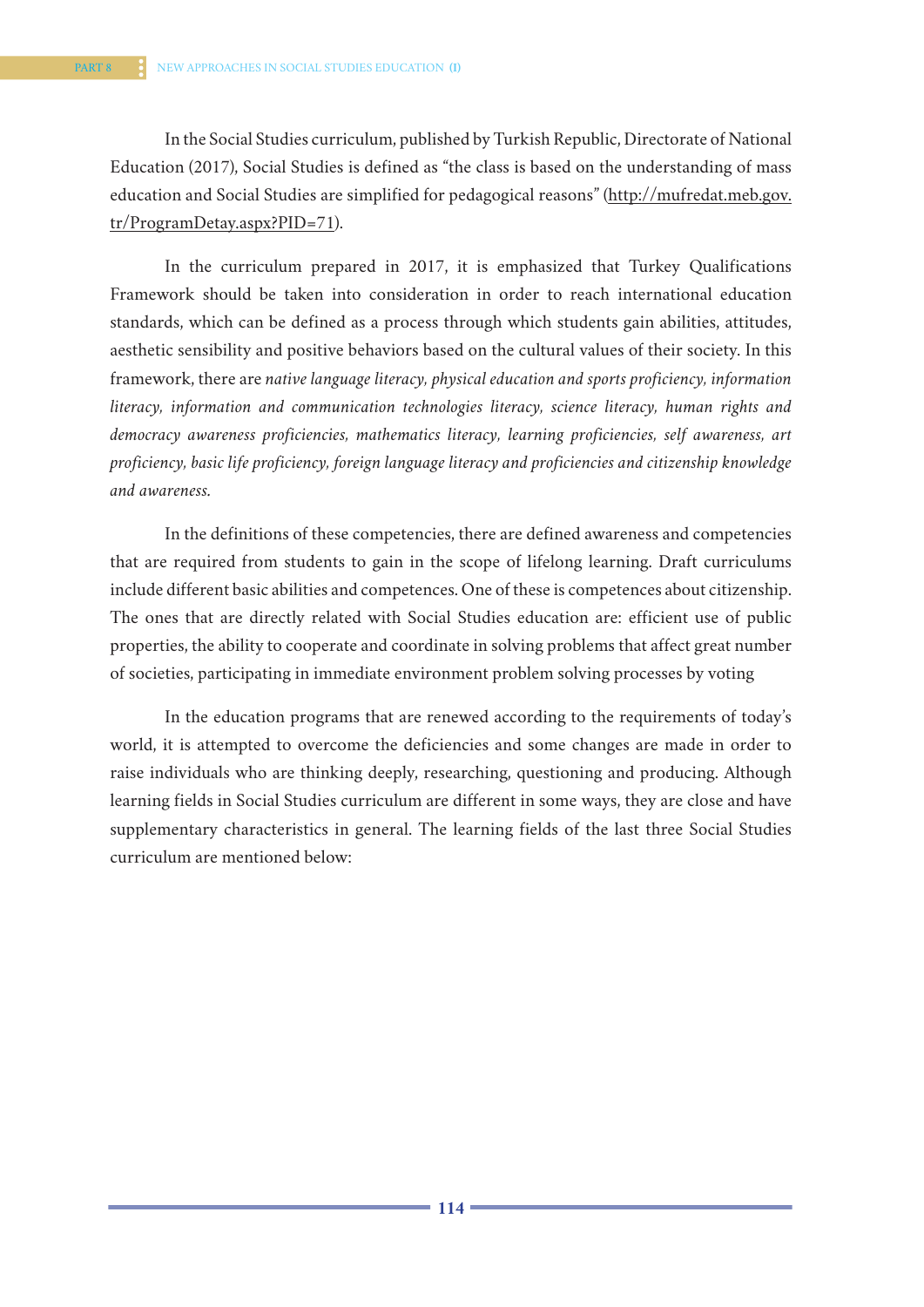| Curriculum According to Years                     |                                                                 |  |  |
|---------------------------------------------------|-----------------------------------------------------------------|--|--|
| Year 2015                                         | Year 2017                                                       |  |  |
| $4th$ 5 <sup>th</sup> 6 and 7 <sup>th</sup> orade | $4th$ 5 <sup>th</sup> 6 <sup>th</sup> and 7 <sup>th</sup> orade |  |  |

|                                                  | Year 2005                                   | Year 2015                              | Year 2017                                               |
|--------------------------------------------------|---------------------------------------------|----------------------------------------|---------------------------------------------------------|
| $4th$ and $5th$ grade                            | $6th$ and 7th grade                         | $4th 5th 6$ and $7th$ grade            | $4th$ , $5th$ 6 <sup>th</sup> and 7 <sup>th</sup> grade |
| Individual and society                           | Individual and society                      | Individual and society                 | Individual and society                                  |
| Culture and Heritage                             | Culture and Heritage                        | Culture and Heritage                   | Culture and Heritage                                    |
| People, Places and Envi-<br>ronments             | People, Places and Envi-<br>ronments        | People and Place                       | People, Places and Envi-<br>ronments                    |
| Science, Technology and<br>Society               | Science, Technology and<br>Society          | Science, Technology and<br>Society     | Science, Technology and<br>Society                      |
| Production, Distribution<br>and Consumption      | Production, Distribution<br>and Consumption | Economy and Sustain-<br>ability        | Production, Distribution<br>and Consumption             |
| Global Connections                               | Global Connections                          | Global Connections                     | <b>Global Connections</b>                               |
| Administration<br>Power,<br>and Society          | Power,<br>and Society                       | Administration   Efficient Citizenship | <b>Efficient Citizenship</b>                            |
| Groups, Institutions and<br>Social Organizations |                                             |                                        |                                                         |

| Table 1. Learning fields of Social Studies Curriculum According to Years |  |
|--------------------------------------------------------------------------|--|
|--------------------------------------------------------------------------|--|

In general, changes in 2017 Social Studies curriculum learning outcomes can be summarized on the basis of grades as mentioned below:

*Changes in primary school 4th grade learning outcomes*

- • In the former "Efficient Citizenship" learning field, only personal rights of individual and personal rights among friends were mentioned. But in the new program, the frame is broadened and acquisitions about reaching a personal role in the nation's independence are included.
- There are no notable changes in other learning fields.

*Changes in secondary school 5th grade learning outcomes*

- Acquisitions in the first learning field are mostly protected. The goals of understanding and digesting personal, social, environmental and global features are quite consistent with the nature of the lesson.
- A significant change is made in the second learning field and  $5<sup>th</sup>$  grade Social Studies is removed from the program. The goal in this change is to teach Atatürk's Principles and Reforms in a more proper age, when students are ready.
- The line of learning fields is changed in the new program. Acquisitions in the field of "Science, Technology and Society" is rearranged according to the requirements of the era and current concepts such as virtual environment, online shopping and internet are included.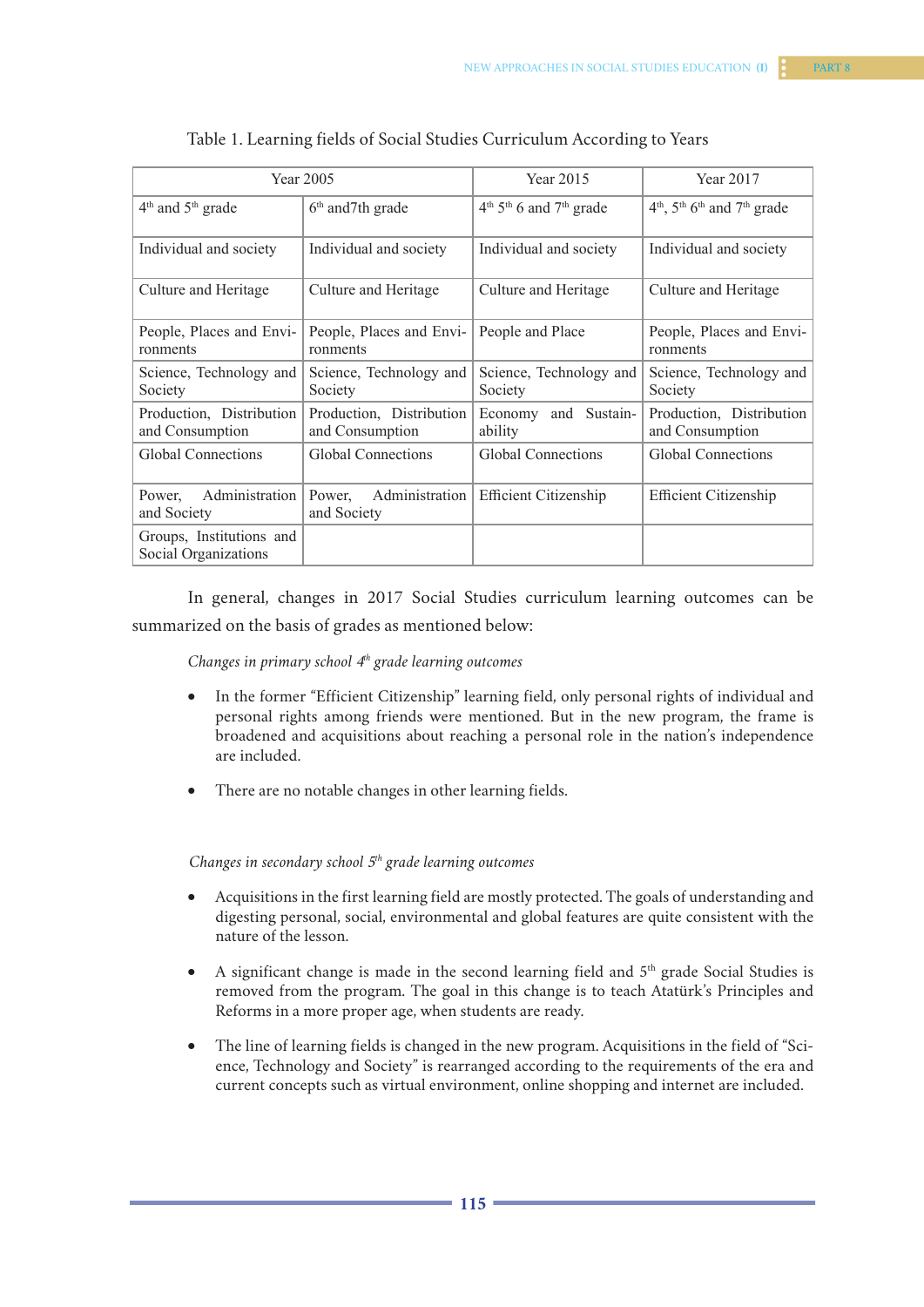#### *Changes in secondary school 6th grade learning outcomes*

- In general, outcome number in the program is decreased, but the intensity of the topics is increased.
- It is seen that in "Individual and Society" learning domain, a theme of "individual in society" is attempted to be created.
- In "Culture and Heritage" learning domain, Turkey Seljuk Empire is included and an introduction to Turkish history is made. History topics including the time period until the Turkization of Anatolia are designed and presented in a chronological style.
- The teaching line of learning topics is changed, which is similar with the change in the  $5<sup>th</sup>$ grade curriculum.
- The most significant point of the program is that "15<sup>th</sup> of July, Democracy and National Unity Day" topic is included in "Democracy Adventure" learning domain. This change is made in order to raise individuals who are responsible and conscious.

#### *Changes in secondary school*  $7<sup>h</sup>$  grade learning outcomes

- As the topic of Turkization of Anatolia is included in the  $6<sup>th</sup>$  grade learning outcomes, Ottoman History topics are moved to the beginning of  $7<sup>th</sup>$  grade history topics.
- Topics about the History of Europe are also attempted to be given in a comparative history teaching style.
- Democracy movements in the era of Atatürk are included in the program.
- The last period of Ottoman Empire is removed from the 1<sup>st</sup> World War topic.

### 1.5. **Integration of Social Studies Education**

There have been many tragic events in the last years in Turkey, there have been an increasing number of femicides, child abuses, thefts, frauds, crimes and physical injuries and finally there have been a significant attempt to stage a coup on 15<sup>th</sup> of July, 2016. All these show that there are many people in the country who never reached the conscious and responsibility of a being a good citizen, which is the goal of Social Studies classes. When the present programs are analyzed, it can be seen that there are the goals of giving national and moral values, teaching the issues of national will, democracy, and loyalty to cultural values, adoption of historical values and diplomatic relations. At this point, it is seen that there are some problems in the integration of this program with daily life.

When the literature in analyzed, it is determined that there are no studies on the topic of Social Studies Curriculums' integration with life. This study is significant in terms of filling this deficiency. Meetings with different study groups are made in order to reach this aim, and their opinions about integration of Social Studies with daily life are taken.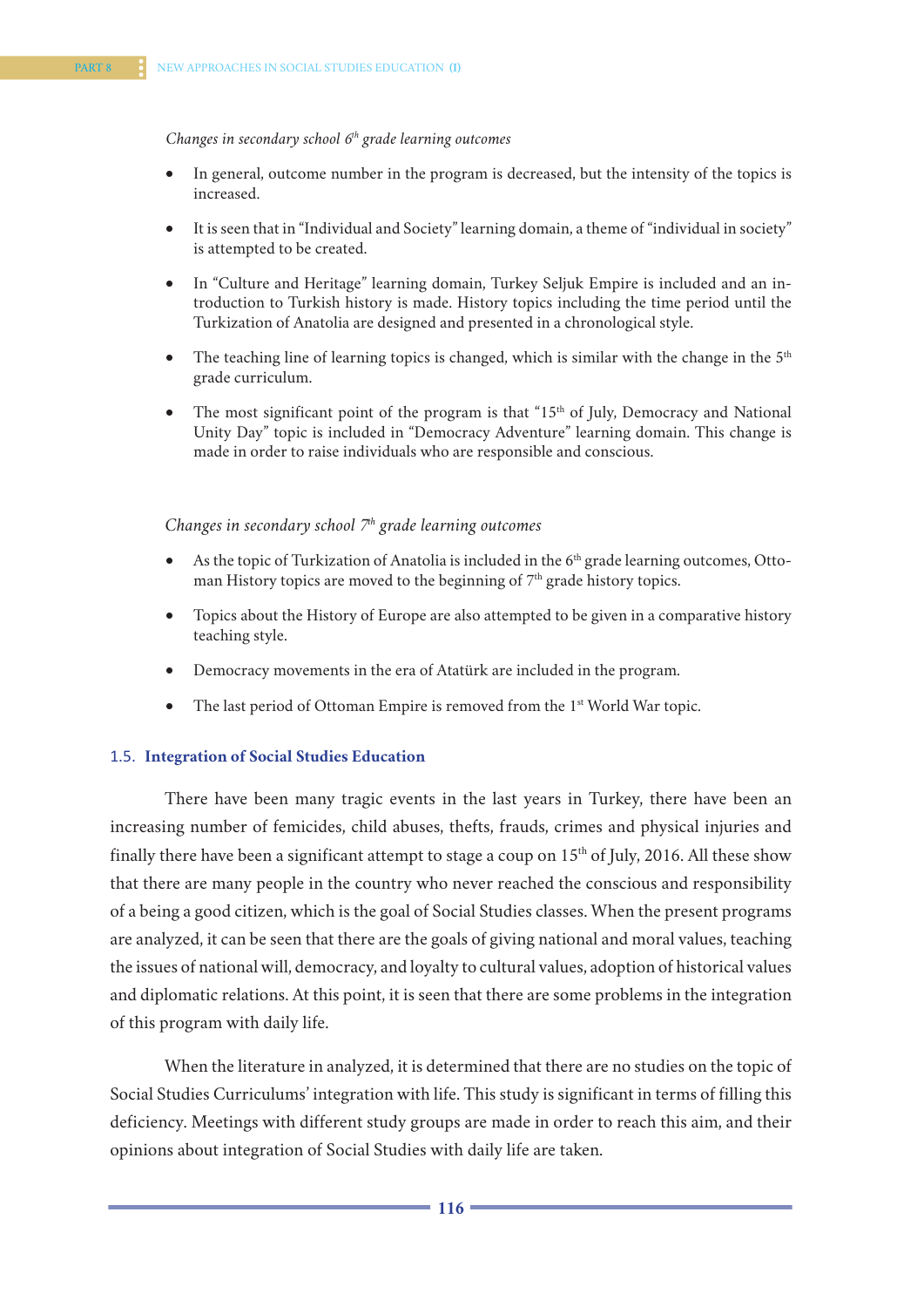In order to broaden the frame of this study, 3 different sampling groups are used. The first sampling group of this study is made of 25 senior students in Artvin Çoruh University, Faculty of Education, Social Studies teaching department.

The second sampling group of this study is made of 12 graduate students who have been studying on thesis after taking a minimum of 21 credits classes on Social Studies education field.

The third sampling group of this study is made of a total of 6 Social Studies teachers; while 4 of these teachers are female, 5 of them are male, and all of them have experiences of 10 to 15 years in teaching.

In the process of defining sampling, firstly candidates are informed about the topic problem to be worked and the goal of the process. After the process of informing, volunteer candidates are chosen.

As data collection tool, a semi-structured interview containing 6 open-ended questions is used. Interview questions are prepared, presented to 3 field experts and 1 language expert and face validity is analyzed.

Firstly the question of *"What is the goal of Social Studies?"* is asked to the sampling group. Social Studies teaching, university senior year students gave these answers to the question:

- To raise active citizens.
- To raise individuals who have a specific level of knowledge
- To raise individuals who have a conscious of national unity and integrity
- To raise individuals who are sensitive to what is happening in the environment
- To raise individuals who are charitable
- To raise individuals who are conscious about individual rights and freedoms
- To raise generations who knows his/her history
- To raise generations who have the sense of responsibility
- To raise generations who know what to do in future
- To prepare individuals to social life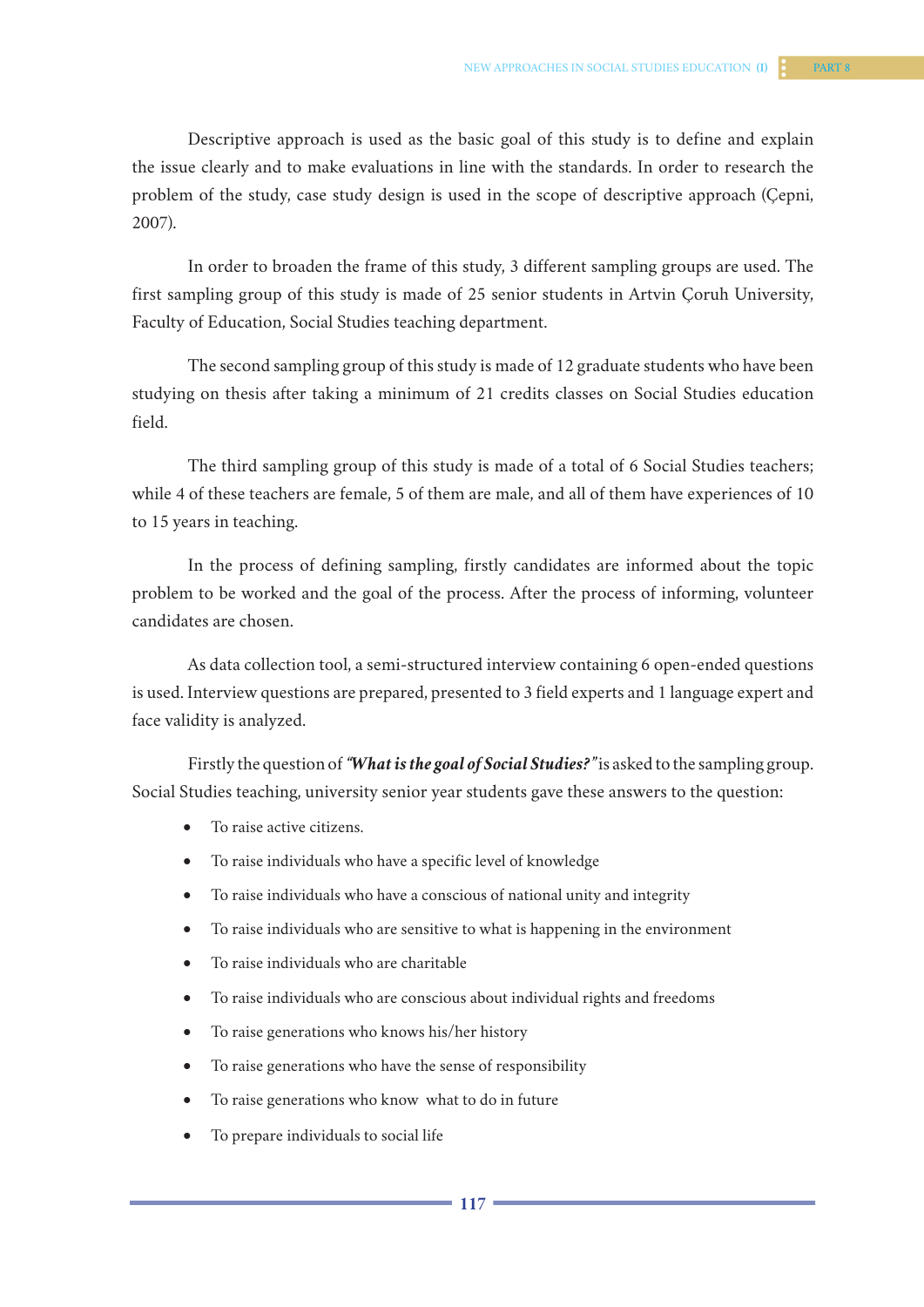When the above mentioned points are analyzed, it can be seen that although teacher candidates defined Social Studies differently, the definitions are all correct.

The answers of post graduate students who completed taking classes and began thesis process are mentioned below:

- To raise active citizens.
- To raise presentable citizens. To form self respecting individuals who are loyal to their homeland, who are modern, analyst, innovative, willing to take risk and honest,
- • To raise individuals who are sensitive to social events, responsible and knowledgeable about his/her history,
- • To raise individuals who are knowledgeable about cultural heritage, who follow scientific developments, who can comprehend the value of universal values,
- • To raise individuals who know the responsibilities and rights, who are loyal and committed to Atatürk's principles and reforms, love and protect his/her nation, and who have the conscious of citizenship,
- • To integrate individuals who know themselves, who can criticize themselves, who are aware of personal features, who are knowledgeable about their country and history, who are conscious and follow daily topics.

When the issues mentioned by graduate students are analyzed, it can be said that they agree on the goal of raising effective citizens and although they made different definitions, the definitions are all correct.

Findings about the thoughts of Social Studies teachers on Social Studies education are mentioned below:

- • To raise citizens who are faithful to Atatürk's principals and reforms, who carry the national, moral, humanistic and cultural values of Turkish nation; to raise individuals who are honorable and have knowledge, ability, behavior and general culture of the profession of teaching,
- • To raise individuals who know individual rights and freedoms. To help individuals know themselves, follow world's updates, knowledgeable about environment and culture and have social solidarity belief,
- • To raise individuals who know their duties, responsibilities, who are respectful to human rights, who keep pace with developing technology and individuals who love their homeland and nation,
- To raise individuals who can hand our history, culture and national values to the next generations and to raise more modern people,
- • To raise individuals who know about their environment, society, their needs, who can make synthesis between past and future, who can put these synthesis into practice and defend them. To raise a society who carry out nationalistic, democratic and equalitarian values in line with Atatürk's principles and reforms.

**118 119**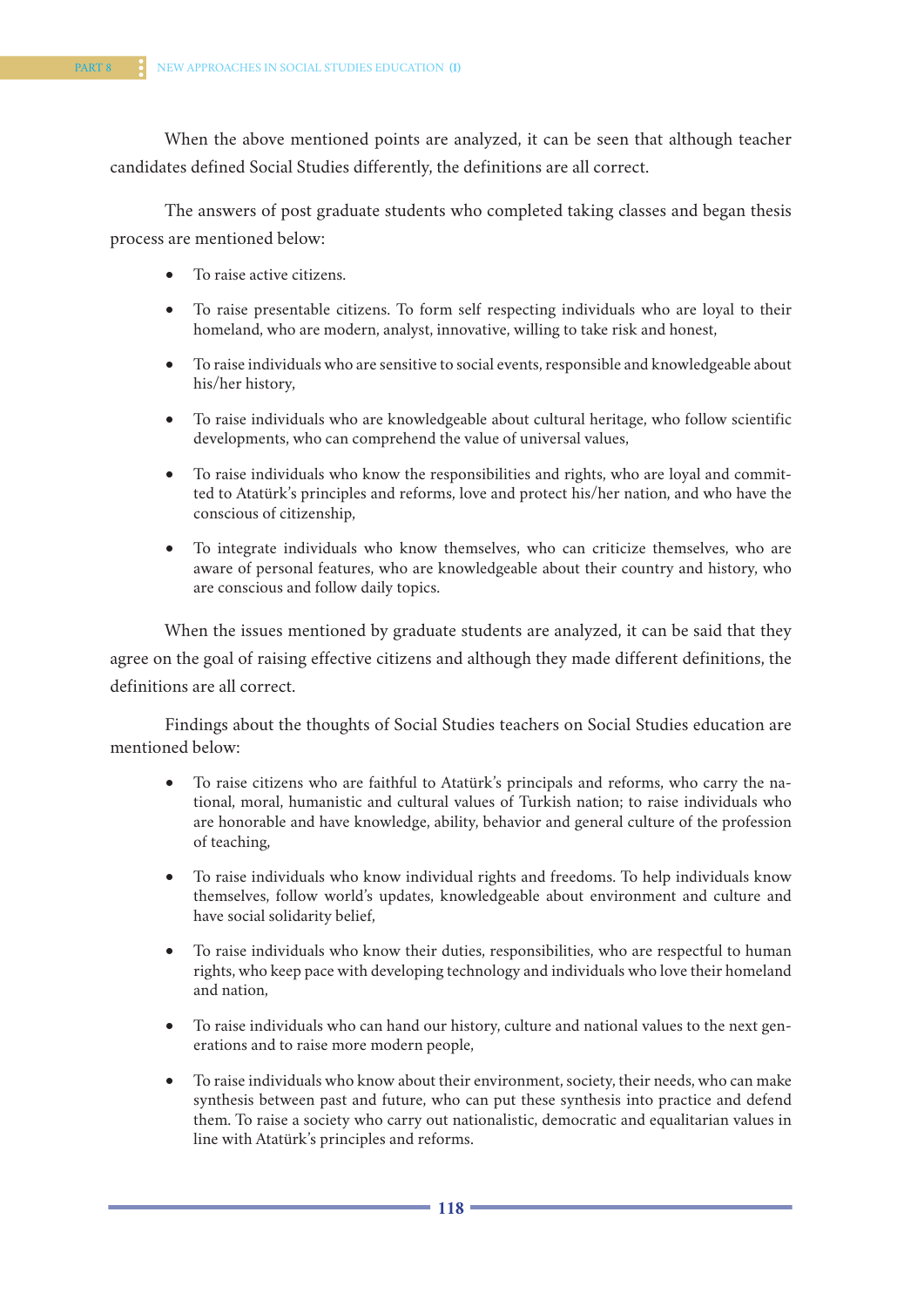The second question the interview form, which is prepared to gather information, is "**Do you think that the goal of Social Studies Curriculum is fit for the purpose?"** findings about the question are mentioned below:

Findings obtained from *Social Studies teacher candidates* are:

- Yes they are.
- There are some missing points.
- The program should be more detailed.
- There are some missing points, the program is too broad and it should be narrowed.
- There are some missing points in moral and values education.

Teacher candidates get the chance to study Social Studies Curriculum during their university education (Special Teaching Methods I-II). With this knowledge, they defended the view that the present program is proper for reaching the goals of Social Studies education.

Thoughts of *post graduate students* on Social Studies Curriculum's sufficiency are presented below:

- • I don't think that the program is convenient. People who prepare the program aren't knowledgeable enough on the issue.
- If the program is efficiently practiced, the education will reach the goal.
- Yes it is convenient.
- Thoughts of graduate students imply that the program is sufficient, and it will be successful if practiced properly.

Findings about *Social Studies teachers'* views are presented below:

- Affective goals are ignored, it is not proper for reaching general aims.
- There are some missing points about abilities and values
- Exam-oriented education restrains reaching the main goal.
- Program isn't sufficient for reaching the goal, there are some deficiencies.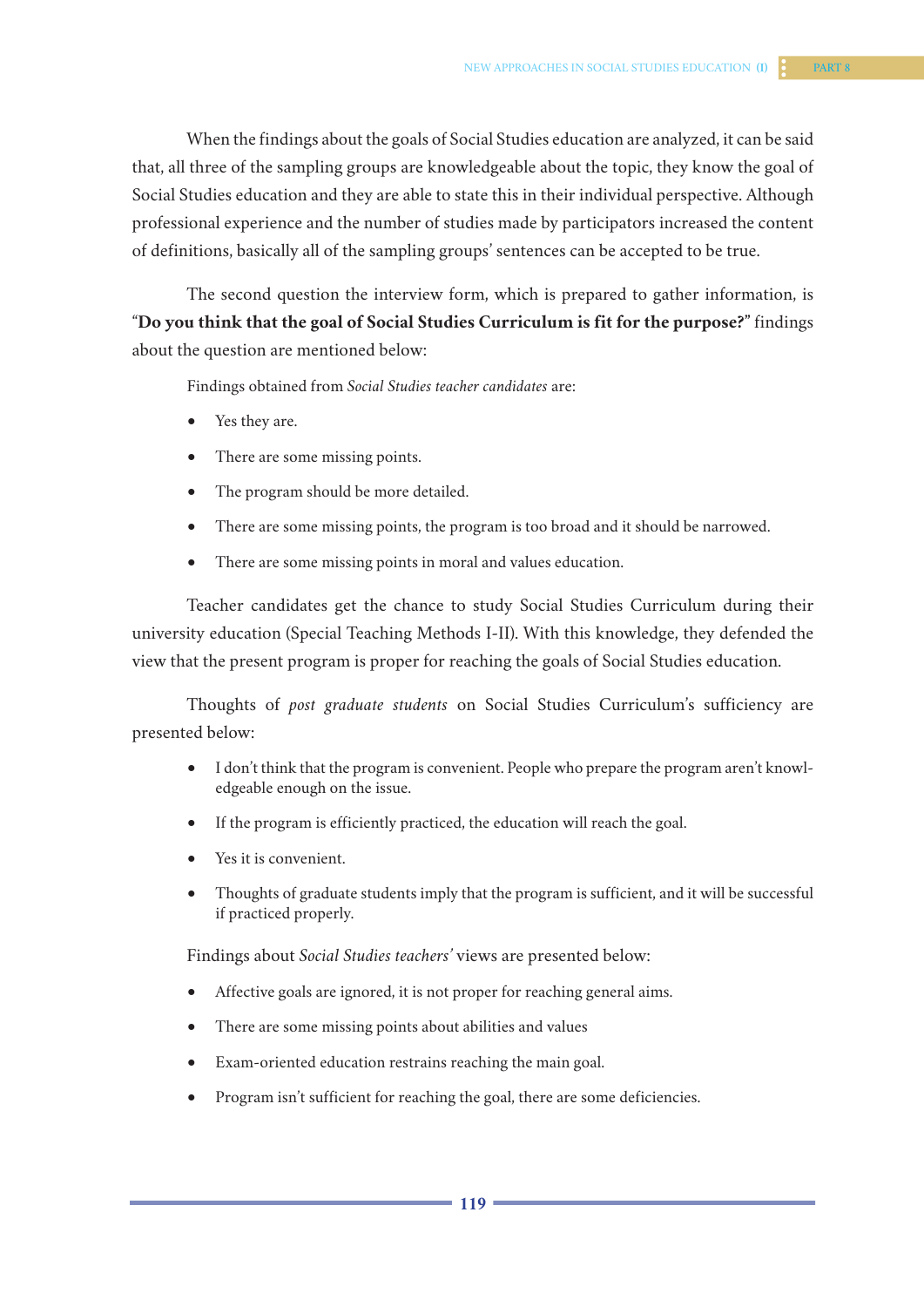Findings about the second question of the study show that while people who know Social Studies Curriculum theoretically think that the program is fit for the purpose, the ones who actually put the program into practice think that it is not sufficient.

The third question asked to the sampling group is "**Is there any problems/flaws in the process of putting the program into practice?"** findings obtained through this question are presented below:

Answers of *Social Studies teacher candidates* are presented below:

- Teaching technologies aren't efficiently used,
- The program is heavy,
- • Class teachers are insufficient,
- Individual differences such as socio-economic factors, upbringing etc. are ignored,
- Education system is changed too often,
- Constructivist education system isn't used by teachers,
- Course content aren't proper for daily life,
- Insufficient class hours.

Social Studies teacher candidates stated the problems/flaws in program's practice process through their observations in School Experience class.

Thoughts of *post graduate students* on the issue are presented below:

- There aren't many idealist teachers,
- • Acquisitions in the program aren't proper for practicing them in class as education environments are insufficient,
- Parent attitudes.
- Time problem resulting from intense curriculum.

Sampling group, made of post graduate students, answered the question through their observations in School Experience and Teaching Practice classes during their university education. According to the sampling group, most of the flaws in the program are resulting from insufficient education environments and insufficiency of idealist teachers.

Problems in putting the program into practice are mentioned by Social Studies teachers as such:

- • Goals of Social Studies education depend on individuals, non-objective teaching,
- Time problem resulting from intense curriculum,
- Theoretical information doesn't comply with daily life,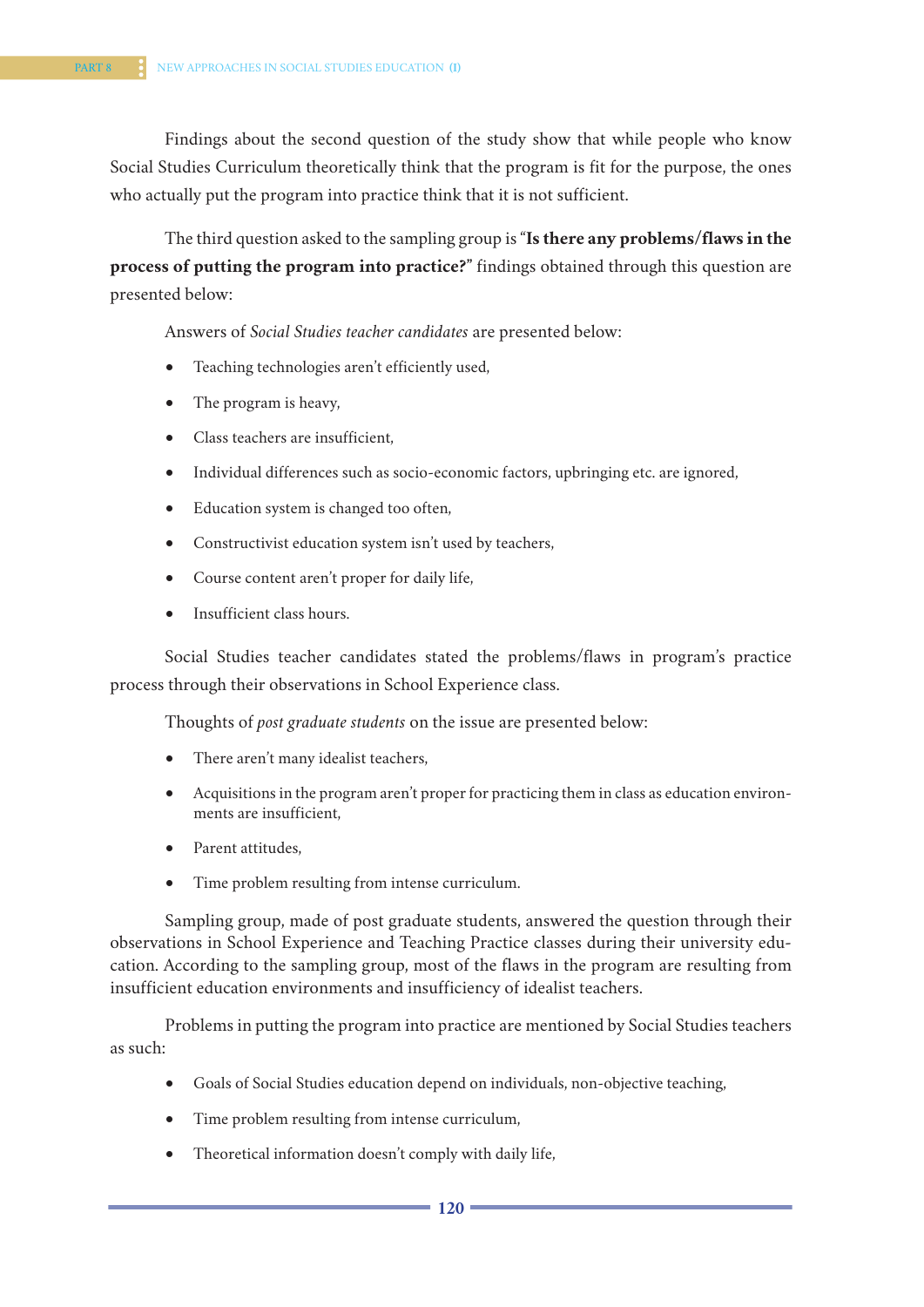- • Exam oriented studies negatively affect reaching goals,
- There are deficiencies about education materials,
- Prejudices created by families and environment obstruct reaching positive behaviors.

Obtained findings show that flaws of the program in the process of practice mentioned by post graduate and graduate students have similar ideas about the flaws mentioned by Social Studies teachers.

The question of "**The issue oflearning domain is added to the revised Social Studies Curriculum two years ago. What kind of changes do you think this domain will make in terms of raising effective individuals?"** is asked to the sampling group in order to determine their views on *Efficient Citizenship* learning domain, which is added to the curriculum through some changes. Findings obtained through this question are mentioned below:

Views of Social Studies teacher candidates on the issue are presented below:

- Adding  $15<sup>th</sup>$  of July, attempt of military coup to the curriculum will be effective in raising efficient citizens,
- I think that a value which lacks quality will not have a quantitative meaning,
- • I don't think that the change will make a contribution,
- • I don't have an idea about the issue.

While most of the teacher candidates think that the change will be effective, some other ones mentioned that it won't make any contribution.

Findings obtained from *Post Graduate Students* are mentioned below:

It makes significant contribution to raising efficient citizens,

- • It will be successful about constitutional citizenship,
- Program changes that are made as desk works will not be useful in practice.

In contrast to graduate students, post graduate students are more moderate about the change; it is seen that they think that the change will make contribution to the goal.

Thoughts of *Social Studies teachers* about the change are presented below:

- In the field of education, which is made on the basis of a heavy and slow bureaucratic viewpoint in Turkey, changes in programs occur too often. Changes for general purposes decreased the significance of national goals.
- I believe that there will be an increase in teaching citizenship, understanding efficient citizenship concept in theory and putting this understanding into practice.
- Adding the military coup attempt to the curriculum will be efficient in reaching the goal.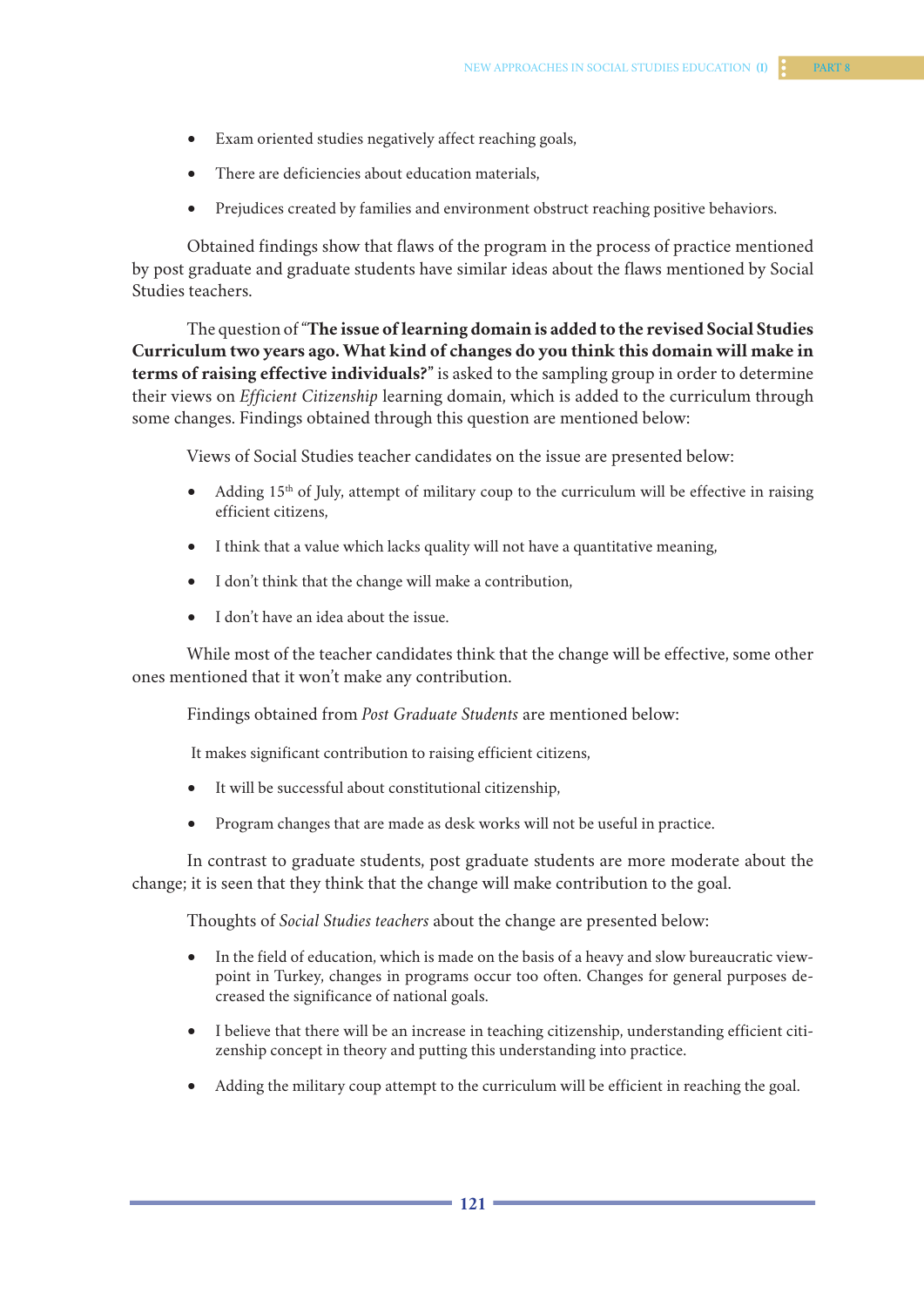Like graduate students, Social Studies teachers believe that putting  $15<sup>th</sup>$  of July military coup attempt to the program will be efficient in raising efficient citizens.

The question of **"What is your opinion about the relation between the increase in crimes such as femicide and child abuse and the functionality of Social Studies curriculum?"** is asked to the sampling group. The obtained findings are mentioned below:

Findings about the answers of *Graduate students* to the question are mentioned below:

- If the number of studies on the goals of Social Studies education is sufficient, these crimes will decrease,
- Social Studies class is the most efficient one in solving social problems,
- There is no flaw in Social Studies education, this situation is resulted from different issues,
- Values education should be prioritized in Social Studies education program,
- • Education starts in the family, awareness of families should be raised in order to prevent these events.

Answers of *post graduate students* to this question are presented below:

- Social Studies education is significant in terms of teaching their rights to individuals,
- If Social Studies education is given properly, in line with the main goals, these crimes will decrease,
- These crimes increase when social values are forgotten. Values education should be prioritized in Social Studies curriculum.
- Non-communication resulting from the technological developments is the reason why these crimes increase. Social Studies class isn't the only one to accuse; families and teachers are also responsible.
- Social events should be mentioned during lessons, this will decrease such things.

*Social Studies teachers* stated these views about the relation between social crimes and Social Studies education:

- Scientific studies about values will help decrease these crimes,
- Values education should be given perfectly in schools,
- We should ensure equality and we should put values into practice in terms of social issues,
- Social Studies curriculum is quite insufficient at this point. It can be more compatible with daily life,
- Concepts about morality and religion should be taught better,
- • I don't think that these crimes are directly related with Social Studies education,
- It is obvious that there are some flaws in terms of putting the goals of classes into practice.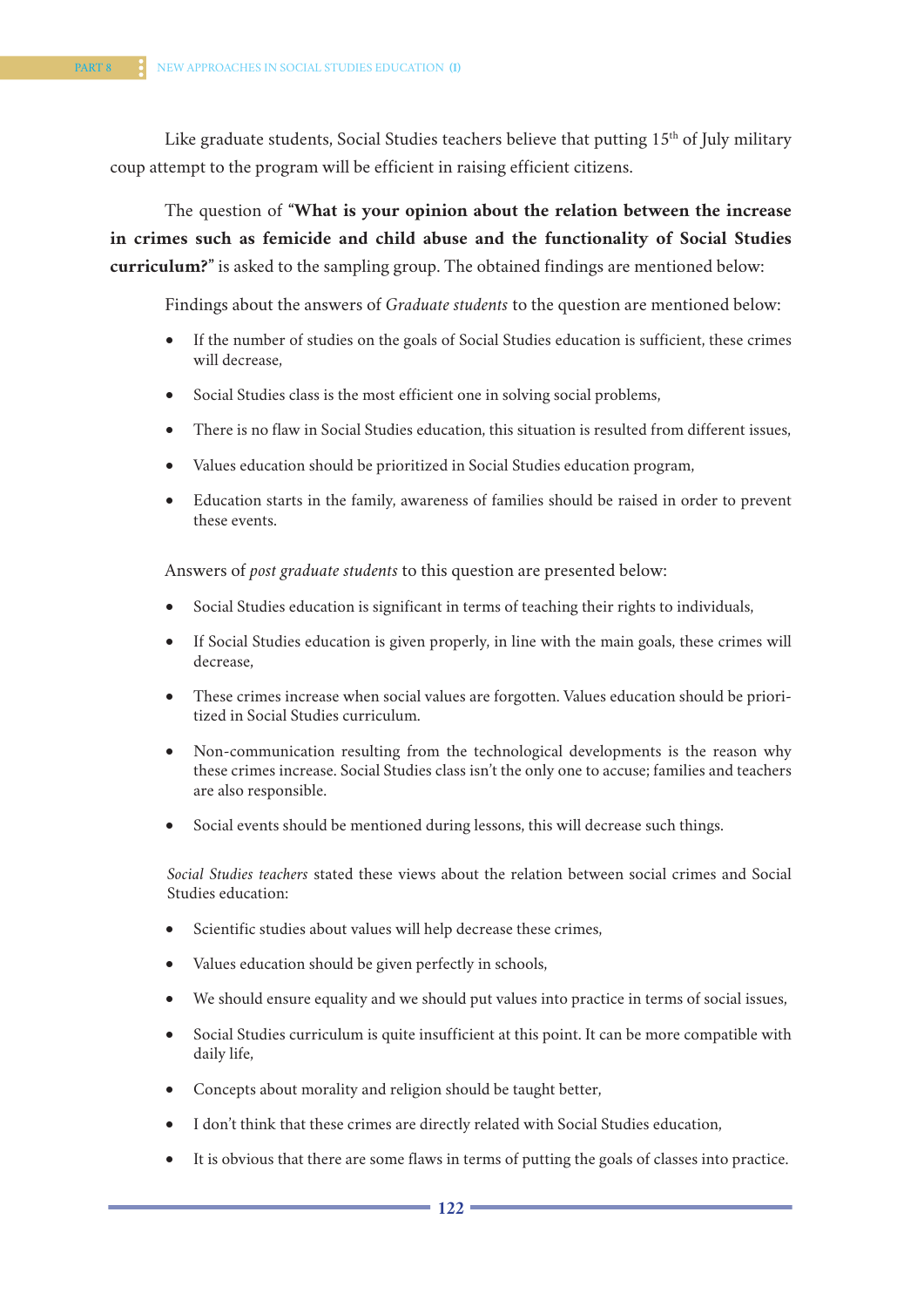When the answers of teacher sampling group are analyzed in general, it can be said that according to them, when values education becomes more important, when these values are integrated with daily life and Social Studies education is built on this basis, then there will be a change and opportunity to decrease and even put an end to such crimes.

Findings obtained through all of the questions asked until this point show that, people who take Social Studies education and the ones who manage this process are really aware of the general purpose of Social Studies education and missing points in this process. The main topic of this study, which is *the steps that should be taken in order to ensure the integration of Social Studies education,* is presented with the question of "**What are the possible methods to reach a successful way to raise efficient citizens**?" The answers to this significant question are presented below:

Thoughts of *graduate students* on this question are mentioned below:

- School-family cooperation should be enhanced,
- Social Studies education should start at preschool period,
- Education should be consistent.
- Social Studies education should be more significant,
- • A "Sacred Focus" that will be accepted by everybody in the society should be created,
- Values education should be significant,
- I don't have information.

Graduate students, who are Social Studies teacher candidates stated that raising effective citizens can be possible by creating a consistent school-family cooperation, giving values education properly and creating a "Sacred Focus" which will be accepted by everybody.

Thoughts of *post graduate students* on this issue are:

- Examples of 'efficient citizens' should be from immediate environment and history,
- • National values should be taught at early ages, just like Japans, visits to significant historical places such as Çanakkale martyrs memorial and Sarıkamış,
- Classes should be based on constructivist understanding with efficient participation,
- The topic of social values should be added to Social Studies program

Post graduate students stated that, family is crucial in reaching the goals of Social Studies education. They mentioned that students must have the chance to practice what they learn at school and they should see and feel the significant historical places in order to have a national identity and conscious.

Thoughts of Social Studies teachers are more realistic and detailed when compared to graduate and post graduate students. Findings obtained from teachers are presented below: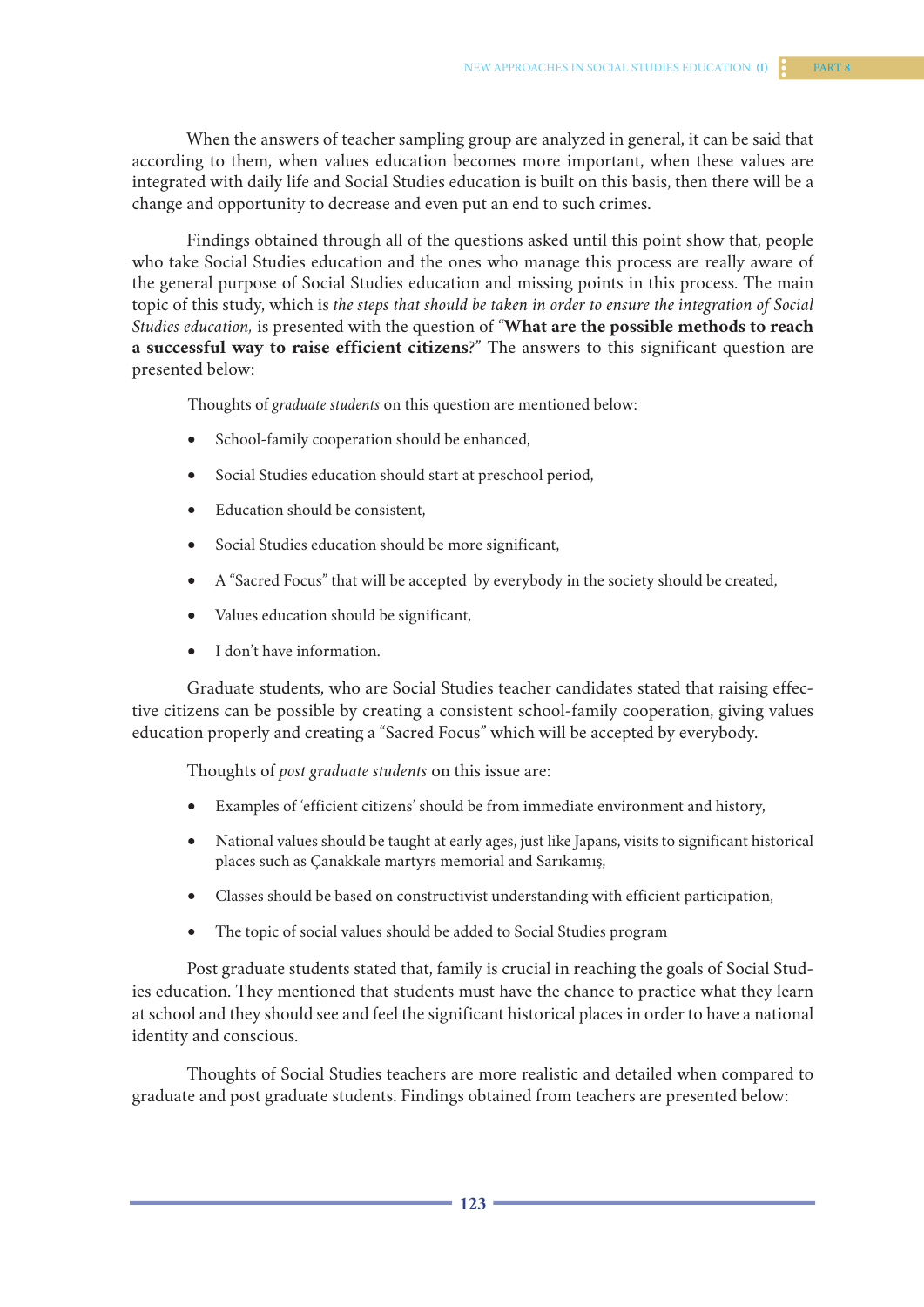- Values education isn't significant enough in the program,
- Giving the values in the program cognitively is the source of the problem,
- The real problem is not the absence of moral knowledge; it is the absence or limitedness of practice,
- Teachers and parents should be good role models,
- Students should have the chance to be free and have experiences on their own,
- Social issues should be included in teaching programs,
- Children who think, analyze, question and research should be raised,
- Children should have the right to speak and they should participate in activities in schools,
- Children should have conscious of responsibility,
- Education systems that can affect political parties to have a common understanding, systems that can create reliable and consistent non-governmental organizations and society; they should be permanent and sustainable.
- Topics such as "Patriotism", "State", "State-Citizen relation", "Our Rights and Freedoms" should be more significant in the program,
- Social media should be used efficiently in order to transfer the knowledge and conscious about citizenship,
- Public service announcements should be prepared. The slogan of "Take your voucher too, Mustafa Ali" is imprinted on our brains. Slogans that will support the conscious of being citizens should be shown very often through media,
- This should be the general policy of government. Only Social Studies education isn't enough for creating this conscious,
- • Political and social language using violence, social discrimination, sexual discrimination should be eliminated,
- Instead of exam-based education, constructivist and research based education understanding should be adopted in order to create individuals who make difference in life,
- The number of education faculties should be decreased, quality of education should be increased.

### **Results**

When the vision of Social Studies teaching program is analyzed, it can be said that the program is based on criticism, creativity and productivity (Kara and Baş, 2016).

Social Studies focuses on the interaction between human beings and social and physical environment through time and it is very important in school programs. Social Studies, whose basic goal is to create an active participation oriented citizenship understanding, makes significant contributions to the socialization of children (Doğanay, 2008).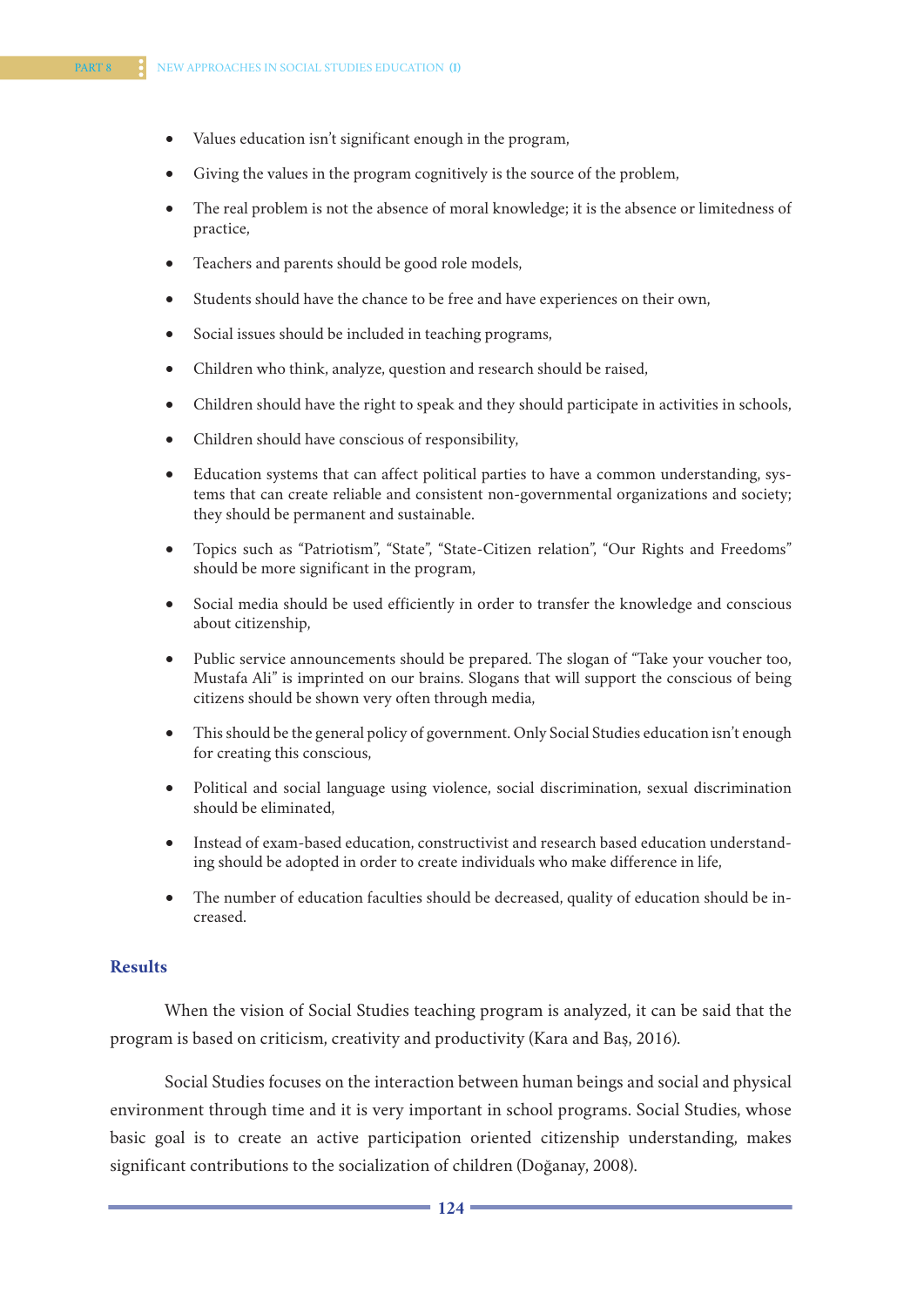As is known, Social Studies education has three traditions. The first is *Social Studies education as a Social Science remark;* the second is *Social Studies education as reflective research* in order to develop decision making ability; and the third is *Social Studies education as Citizenship teaching,* which is the real duty of the process.

All three of the traditions mentioned above are based on raising effective citizens. The basic goal in Social Studies is to raise citizens that fully comprehend the way of thinking adopted by scientists. On the other hand, the basic goal of reflective research remark is to ensure individuals make reasonable, well-thought and careful decisions while carrying out the duties of citizenship. Finally, there is a real 'transmission' in citizenship teaching remark. Teachers transfer information, behaviors, viewpoints and values that are accepted by society to their students through the ways they design.

In Turkey and in the world, present Social Studies education is shaped around the remarks mentioned above. But unfortunately globalization, capitalism, raw material research, hunger and wars cause significant problems such as violence, insecurity, bad habits, intolerance, lack of empathy, respect and love.

Findings show that in Turkey, children commit crime between the ages 15 and 17 (Yavuz, 2003). When crime rate according to gender is analyzed, it can be said that girls commit much less crime than boys. Tartar (1993) determined that while 30,4% of girls commit crime, this ratio is 69,6% in boys. Yakışıklı (1997) stated that while 12% of girls commit crime, this ratio is 88% in boys.

The crime committed the most by criminal children is robbery (38, 1 %), homicide (14%), theft (11, 7%) and rape (8, 8%). The crime types committed the least are carnal abuse (1%), abduction of girl (1%), threatening (1%) and drug traffic (0, 3%) (Ardıç Program, 2008).

Although the above mentioned data are obtained in the past years, there are still many children committing these crimes every single day. Although the history of Social Studies education goes back to Ottoman Empire period, it is obvious that the real goals of the program couldn't be reached.

One of the goals of this study is to understand and solve this problem. In order to do that, Social Studies teachers, graduate students and post graduate students are included in the research process. The goal of Social Studies program, the appropriateness of the program in schools, flaws in teaching processes, the function of Social Studies education in society, the role of it in the ratio of criminal acts are analyzed; and –may be- most importantly, the question of 'what should be done in order to integrate Social Studies education successfully' is asked.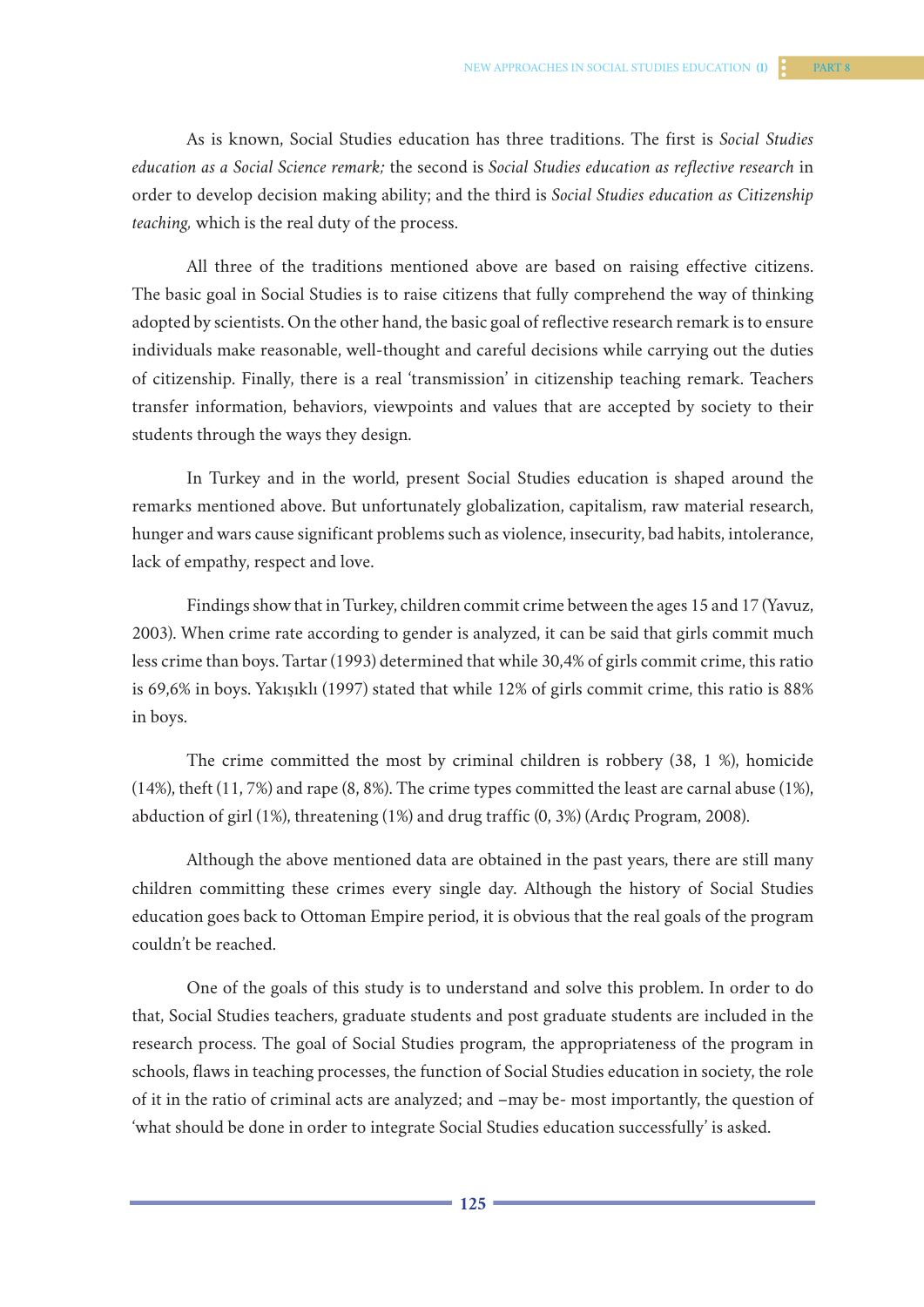In line with the obtained data, it is determined that graduate and post graduate students, and Social Studies teachers know the goal of Social Studies education very well and they can define it correctly. While graduate and post graduate students defend that the revised program is proper for reaching the goal, most of Social Studies teachers think that Social Studies program isn't proper for raising effective individuals and there are still some deficiencies in it.

Graduate and post graduate students generally stated that problems in the process of putting theory into practice are resulted from the physical situation of schools, insufficient class hours, insufficiency of teachers, their reluctance to accept innovations and changes. Social Studies teachers, on the other hand, mentioned that time problem and exam-oriented education cause these problems.

One of the most significant in education is curriculum changes that have been made too often. The last change on education is the draft education programs that are published on January 2017. In this study, sampling groups are required to give answers by taking both 2015 Social Studies Education Programs and the draft program into consideration.

"Efficient Citizenship" learning domain is included in Social Studies Teaching Program which is accepted in 2015. 15<sup>th</sup> of July Military Coup attempt is added as an acquisition to this program in 2017. Thoughts of sampling groups on this change are generally positive. Graduate and post graduate students and Social Studies teachers mentioned that this change will make a positive contribution to the goal of the class and such a significant current example will be effective in teaching citizenship.

Unfortunately Turkish Republic went through many military coups and memorandums although it is a young state. After transition to multi-party system, many military interventions were made which threatened national sovereignty. There were military coups in 1960 and 1980, and the army warned the governments through memorandum in 1971 and 1979. In 1997, postmodern military coup concept was introduced to Turkey in 1997 with a National Security Council assembly. In addition to these, military coup attempts in 1962, 1963, 1969, 1971 and finally 15th of July, 2016 failed.

It is impossible to say that Social Studies education isn't successful in Turkey, which has gone through so many military coups and memorandums. Efficient citizenship conscious, which was included in different classes during Ottoman Empire period, and then included in lessons during Republic period under different names, couldn't be successful. On the other hand, on the night of 15<sup>th</sup> of July, 2016, the grandsons of heroes who defended the country in Çanakkale, set the example of being efficient citizens. Honorable Turkish public, who protected the national will, discharged their responsibilities.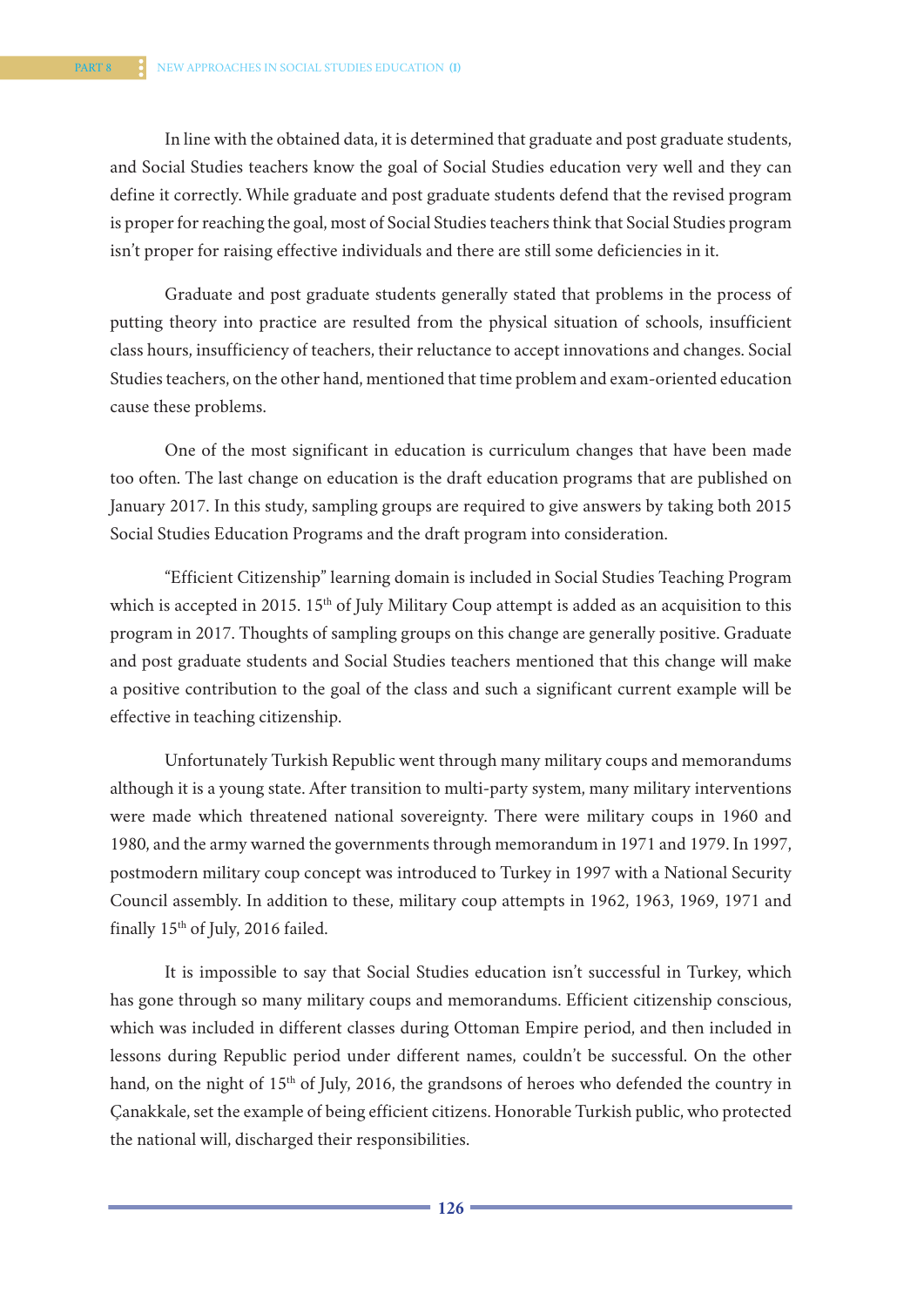The misdeeds that occur in the country such as child abuses, femicide, theft and homicide show that being efficient citizens couldn't be taught to children, the expected goals couldn't be reached. The thoughts of sampling group on the effect of this issue on Social Studies education are presented below:

Graduate and post graduate students have similar thoughts on the issue. They focused on that when the program's topics are taught properly, such crimes will decrease and the program should include more values education topics. On the other hand, Social Studies teachers stated that these crimes aren't directly related with Social Studies topics, social factors have significant effects and values education isn't carried out properly. As mentioned before, the goal of this study is to find the most proper way to integrate Social Studies education into real life in order to raise effective citizens. Related findings obtained from sampling groups are mentioned below:

Graduate students stated that, in order to raise effective citizens, Social Studies education should start at early ages, there should be school-family cooperation, "Sacred Focuses" should be created and values education should be improved.

Post graduate students defended that Social Studies education can reach its goals when there is a constructivist understanding in education. In addition to this, immediate environment examples and showing historically significant places to children are important factors in education process.

Views of Social Studies teachers, who are individually in teaching process, are much more applicable in raising effective citizens. Firstly, it is obvious that the teachers are likeminded on the issue of raising thinking, questioning and researching individuals. Besides some flaws in values education, they focused on a moral deficiency in society. They stated that the effect of media can be used in order to overcome these problems, raising effective citizens is the responsibility of all of the lessons –not just Social Studies- raising effective citizens should be the general education policy of government.

Glorious Turkish history should be taught to students in details in order to reach the goal of Social Studies education and integrate it into real life. Young generations who know the heroic struggles of their ancestors will naturally be real patriotic. Conscious families and teachers will be the architectures of the next generations as they have the key role in raisin effective, free, democratic, responsible and knowledgeable individuals.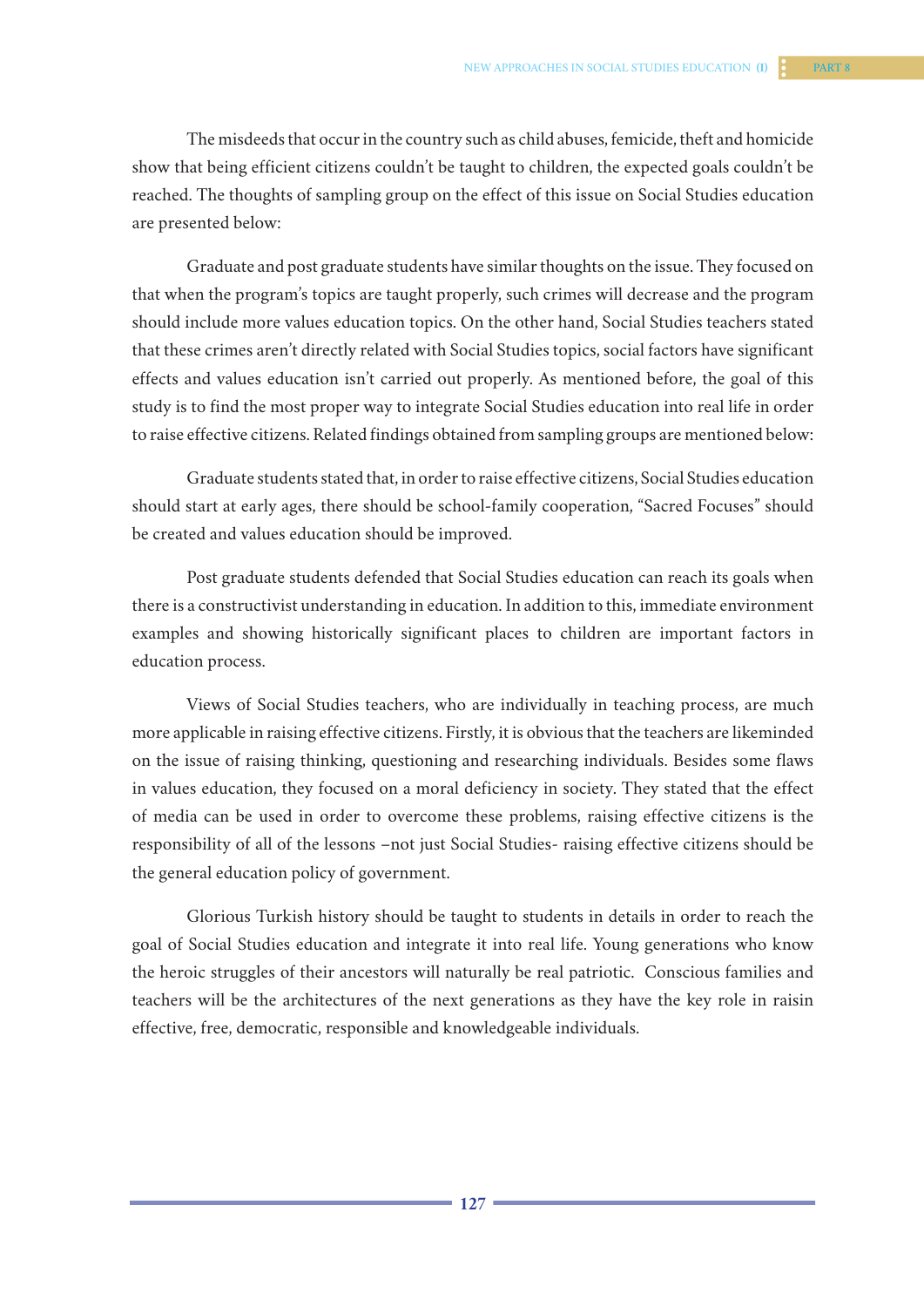#### **REFERENCES**

- Akdağ, H. (2009). Sosyal Bilgilerin Tanımı, Amacı, Önemi ve Türkiye'deki Yeri. R. Turan, A. M. Sünbül ve H. Akdağ (Ed.). Sosyal Bilgiler Öğretiminde Yeni Yaklaşımlar. Ankara: Pegem A Yayıncılık.
- Aktin, K. (2011). İsveç. C. Öztürk (Ed.). Farklı ülkelerin Sosyal Bilgiler Öğretim Programları. Ankara: Pegem Akademi.
- Ardıç Programı (2008). Çocuk Ceza İnfaz Kurumları Gelen Bilgiler Psikososyal Destek Programı. T.C. Adalet Bakanlığı Ceza ve Tevkifevleri Genel Müdürlüğü, Ankara.
- Aytaçlı, B. (2015). Almanya Eğitim Sistemi. A. Türkoğlu (Ed.). Karşılaştırmalı Eğitim Dünya Ülkelerinden Örneklerle. Ankara: Anı Yayıncılık.
- Barr, R.D., Barth, J.L., Shermis, S.S. (1978). The Nature Of The Social Stıdies. California: ETC Publications.
- Barth, J.L. (1991). Elementary and Junior High/Middle School Social Studies Curriculum, Activites and Materials. Third Edition. Lanham: University Pres of America, Inc.
- Çatak, M. (2016). Sosyal Bilgiler Programlarının Tarihi Gelişimi. S. Şimşek (Ed.). Sosyal Bilgiler ve Sınıf Öğretmenleri İçin Sosyal Bilgiler Öğretimi. Ankara: Anı Yayıncılık.
- Çepni, S. (2007). Araştırma ve Proje Çalışmalarına Giriş. Celepler Matbaacılık, Trabzon.
- Doğanay, A. (2008). Çağdaş Sosyal Bilgiler Anlayışında Yeni Sosyal Bilgiler Programının Değerlendirilmesi, Ç.Ü. sosyal Bilimler Enstitüsü Dergisi, 17(2), 77-96.
- Garcia, J. ve Michaelis, J. U. (2001). Social Studies for Children, Allyn and Bacon, Boston.
- İnan, S. (2014). Sosyal Bilgiler Eğitimi: Nedir, Ne Zaman ve Neden-Tanımlar, Tarihi Kökleri ve Açıklamalar. S. İnan (Ed.) Sosyal Bilgiler Eğitimine Giriş. Ankara: Anı Yayıncılık.
- Kabapınar, Y. (2016). Kuramdan Uygulamaya Hayat Bilgisi ve Sosyal Bilgiler Öğretimi. Ankara: Pegem Akademi.
- Kara, C. ve Baş, K. (2016). Sahne Sanatlarıyla Sosyal Bilgiler Öğretimi. R. Sever, M. Aydın ve E. Koçoğlu (Ed.) Alternatif Yaklaşımlarla Sosyal Bilgiler Eğitimi. Ankara: Pegem Akademi.
- Kaya, E. (2011). Almanya. C. Öztürk (Ed.). Farklı ülkelerin Sosyal Bilgiler Öğretim Programları. Ankara: Pegem Akademi.
- Kılıçoğlu, G. (2009). Sosyal Bilgiler Tanımı, Dünyada ve Ülkemizde Gelişimi ve Önemi. M. Safran (Ed.). Sosyal Bilgiler Öğretimi. Ankara: Pegem Akademi.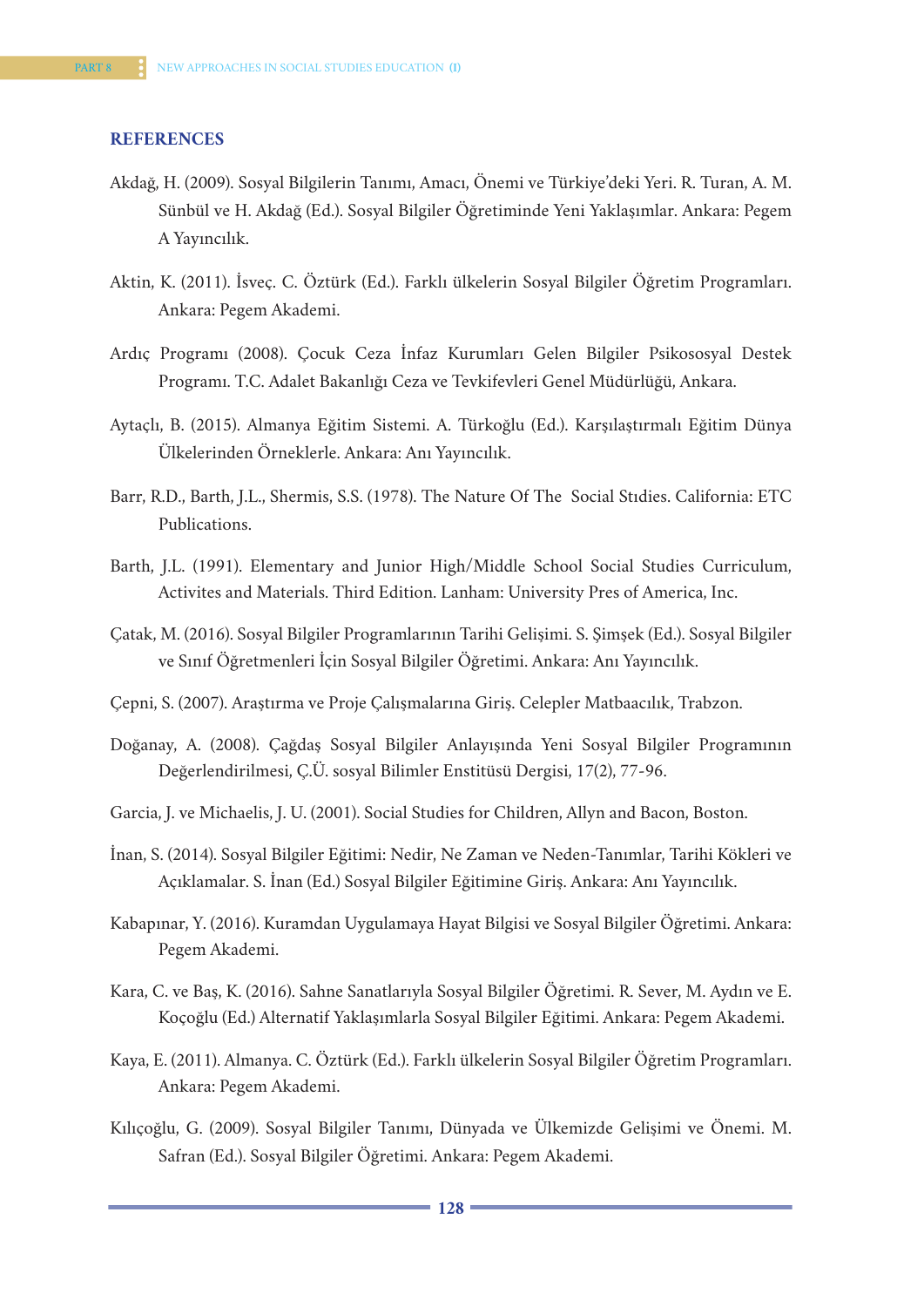- Koçoğlu, E. (2015). Sosyal Bilgiler Eğitiminde Temel Disiplinler ve Çalışma Alanları. R. Sever (Ed.) Sosyal Bilgiler Öğretimi. Ankara: Nobel Yayıncılık.
- Kop, Y. (2011). Finlandiya. C. Öztürk (Ed.). Farklı Ülkelerin Sosyal Bilgiler Öğretim Programları. Ankara: Pegem Akademi.
- Köstüklü, N. (2001). Sosyal Bilimler ve Tarih Öğretimi. (3. Baskı). Konya: Günay Ofset.
- Merey, Z., Karatekin, K. ve Kuş, Z. (2012). İlköğretimde Vatandaşlık Eğitimi: Karşılaştırmalı Kuramsal Bir Çalışma. GEFAD, 32(3): 795-821.
- NCSS. (1993). The Social Studies Professional. Wahington DC: National Council fort he Social Studies
- Öztürk, C. ve Deveci, H. (2011). Farklı Ülkelerin Sosyal Bilgiler Öğretim Programlarının Değerlendirilmesi. C. Öztürk (Ed.). Farklı Ülkelerin Sosyal Bilgiler Öğretim Programları. Ankara: Pegem A Yayıncılık.
- Safran, M. (2008). Sosyal Bilgiler Öğretimine Bakış. B. Tay, A. Öcal (Ed.). Özel Öğretim Yöntemleriyle Sosyal Bilgiler Öğretimi. Ankara: Pegem A Yayıncılık.
- Sever, R. (2015). Sosyal Bilgilerde Mekansal Öğrenme Ortamları İle İlgili Temel Kavramlar. R. Sever ve E. Koçoğlu (Ed.) Sosyal Bilgiler Eğitiminde Mekansal Öğrenme Ortamları. Ankara: Pegem Akademi.
- Sönmez, V. (1998). Sosyal Bilgiler Öğretimi ve Öğretmen Kılavuzu. Ankara: Anı Yayıncılık.
- Şahin, C. T. (2011). Japonya. C. Öztürk (Ed.). Farklı ülkelerin Sosyal Bilgiler Öğretim Programları. Ankara: Pegem Akademi.
- Şimşek, S. (2016). Sosyal Bilgiler Programının Yapısı ve Özellikleri. S. Şimşek (Ed.) Sosyal Bilgiler ve Sınıf Öğretmenleri İçin Sosyal Bilgiler Öğretimi. Ankara: Anı Yayıncılık.
- Tartar, G. (1993). Metropoliten Alanda Çocuk Suçluluğu. İstanbul Çevresinde Yapılmış Bir İnceleme. Mimar Sinan Üniversitesi Sosyal Bilimler Enstitüsü Sosyoloji Anabilim Dalı Genel Sosyoloji ve Metedoloji Programı, İstanbul.
- Tuncel, G. Ve Güngör, B. A. (2011). Kanada. C. Öztürk (Ed.). Farklı ülkelerin Sosyal Bilgiler Öğretim Programları. Ankara: Pegem Akademi.
- Turgut Kahyaoğlu, S. (2015). Avustralya Eğitim Sistemi. A. Türkoğlu (Ed.). Karşılaştırmalı Eğitim Dünya Ülkelerinden Örneklerle. Ankara: Anı Yayıncılık.